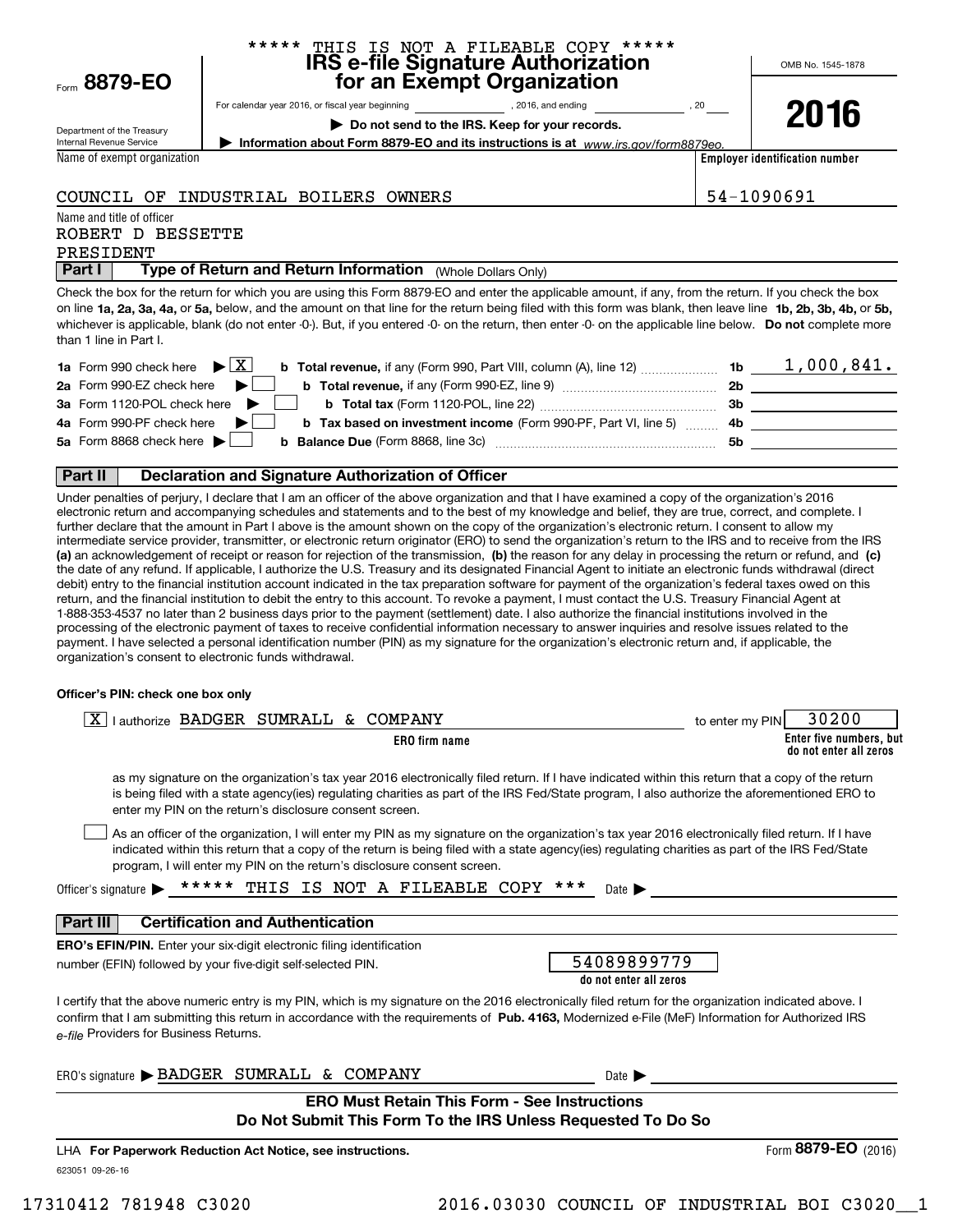| Form | ш |
|------|---|
|------|---|

Department of the Treasury Internal Revenue Service

# **Return of Organization Exempt From Income Tax**

**Under section 501(c), 527, or 4947(a)(1) of the Internal Revenue Code (except private foundations)**

**| Do not enter social security numbers on this form as it may be made public.**

**| Information about Form 990 and its instructions is at www.irs.gov/form990.** | Inspection



|                         |                             | A For the 2016 calendar year, or tax year beginning                                                                                                 | and ending |                                                     |                                                           |
|-------------------------|-----------------------------|-----------------------------------------------------------------------------------------------------------------------------------------------------|------------|-----------------------------------------------------|-----------------------------------------------------------|
| в                       | Check if<br>applicable:     | <b>C</b> Name of organization                                                                                                                       |            | D Employer identification number                    |                                                           |
|                         | Address<br> change          | COUNCIL OF INDUSTRIAL BOILERS OWNERS                                                                                                                |            |                                                     |                                                           |
|                         | Name<br>change              | Doing business as                                                                                                                                   |            |                                                     | 54-1090691                                                |
|                         | Initial<br>return           | Number and street (or P.O. box if mail is not delivered to street address)                                                                          | Room/suite | E Telephone number                                  |                                                           |
|                         | Final<br>return/            | 6801 KENNEDY RD                                                                                                                                     | 102        |                                                     | $540 - 349 - 9043$                                        |
|                         | termin-<br>ated             | City or town, state or province, country, and ZIP or foreign postal code                                                                            |            | G Gross receipts \$                                 | 1,000,841.                                                |
|                         | Amended<br>return           | WARRENTON, VA 20186                                                                                                                                 |            | $H(a)$ is this a group return                       |                                                           |
|                         | Applica-<br>tion<br>pending | F Name and address of principal officer: ROBERT D BESSETTE                                                                                          |            | for subordinates? []                                | $\sqrt{}$ Yes $\boxed{\text{X}}$ No                       |
|                         |                             | 6801 KENNEDY RD, WARRENTON, VA<br>20186                                                                                                             |            | $H(b)$ Are all subordinates included? $\Box$ Yes    | No                                                        |
|                         |                             | 501(c)(3) $\boxed{\mathbf{X}}$ 501(c)(<br>6<br>◀<br>(insert no.)<br>$\blacksquare$ Tax-exempt status:<br>$4947(a)(1)$ or                            | 527        |                                                     | If "No," attach a list. (see instructions)                |
|                         |                             | J Website: WWW.CIBO.ORG                                                                                                                             |            | $H(c)$ Group exemption number $\blacktriangleright$ |                                                           |
|                         |                             | $\overline{X}$ Association<br>Other $\blacktriangleright$<br>Corporation<br>Trust<br>K Form of organization:                                        |            |                                                     | L Year of formation: $1978$ M State of legal domicile: VA |
|                         | Part I                      | <b>Summary</b>                                                                                                                                      |            |                                                     |                                                           |
|                         | 1.                          | Briefly describe the organization's mission or most significant activities: DISSEMINATE INDUSTRIAL BOILER                                           |            |                                                     |                                                           |
|                         |                             | INFORMATION ON ENVIRONMENTAL & LEGAL REGULATORY CHANGES AFFECTING                                                                                   |            |                                                     |                                                           |
| Activities & Governance | $\mathbf{2}$                | Check this box $\blacktriangleright$ $\blacksquare$ if the organization discontinued its operations or disposed of more than 25% of its net assets. |            |                                                     |                                                           |
|                         | 3                           | Number of voting members of the governing body (Part VI, line 1a)                                                                                   |            | 3                                                   | 8<br>7                                                    |
|                         | 4                           |                                                                                                                                                     |            | $\overline{4}$<br>$\overline{5}$                    | $\overline{5}$                                            |
|                         | 5                           |                                                                                                                                                     |            | $\overline{0}$                                      |                                                           |
|                         | 6                           |                                                                                                                                                     |            | 6                                                   | 0.                                                        |
|                         |                             |                                                                                                                                                     |            | 7a<br>7 <sub>b</sub>                                | $\overline{0}$ .                                          |
|                         |                             |                                                                                                                                                     |            |                                                     |                                                           |
|                         | 8                           | Contributions and grants (Part VIII, line 1h)                                                                                                       |            | <b>Prior Year</b><br>854,999.                       | <b>Current Year</b><br>758, 165.                          |
|                         | 9                           | Program service revenue (Part VIII, line 2g)                                                                                                        |            | 304, 115.                                           | 238, 793.                                                 |
| Revenue                 | 10                          |                                                                                                                                                     |            | 2,424.                                              | 3,883.                                                    |
|                         | 11                          | Other revenue (Part VIII, column (A), lines 5, 6d, 8c, 9c, 10c, and 11e)                                                                            |            | 0.                                                  | 0.                                                        |
|                         | 12                          | Total revenue - add lines 8 through 11 (must equal Part VIII, column (A), line 12)                                                                  |            | 1, 161, 538.                                        | 1,000,841.                                                |
|                         | 13                          | Grants and similar amounts paid (Part IX, column (A), lines 1-3)                                                                                    |            | $0$ .                                               | 0.                                                        |
|                         | 14                          | Benefits paid to or for members (Part IX, column (A), line 4)                                                                                       |            | $\overline{0}$ .                                    | $\overline{0}$ .                                          |
|                         | 15                          | Salaries, other compensation, employee benefits (Part IX, column (A), lines 5-10)                                                                   |            | 334,625.                                            | 317, 205.                                                 |
|                         |                             |                                                                                                                                                     |            | 0.                                                  | 0.                                                        |
| Expenses                |                             | <b>b</b> Total fundraising expenses (Part IX, column (D), line 25)<br>$\blacktriangleright$                                                         | $0 \cdot$  |                                                     |                                                           |
|                         |                             |                                                                                                                                                     |            | 880, 289.                                           | 759,738.                                                  |
|                         | 18                          | Total expenses. Add lines 13-17 (must equal Part IX, column (A), line 25)                                                                           |            | 1, 214, 914.                                        | 1,076,943.                                                |
|                         | 19                          |                                                                                                                                                     |            | $-53,376.$                                          | $-76, 102.$                                               |
| äğ                      |                             |                                                                                                                                                     |            | <b>Beginning of Current Year</b>                    | <b>End of Year</b>                                        |
| <b>SSets</b><br>Rajam   |                             | 20 Total assets (Part X, line 16)                                                                                                                   |            | 1,219,898.                                          | 978,633.                                                  |
|                         |                             | 21 Total liabilities (Part X, line 26)                                                                                                              |            | 368,979.                                            | 203,816.                                                  |
|                         | 22                          |                                                                                                                                                     |            | 850,919.                                            | 774,817.                                                  |
|                         |                             | <b>Part II</b> Signature Block                                                                                                                      |            |                                                     |                                                           |

Under penalties of perjury, I declare that I have examined this return, including accompanying schedules and statements, and to the best of my knowledge and belief, it is true, correct, and complete. Declaration of preparer (other than officer) is based on all information of which preparer has any knowledge.

| Sign            | Signature of officer                                                                                                  |                      |      | Date                                           |  |  |
|-----------------|-----------------------------------------------------------------------------------------------------------------------|----------------------|------|------------------------------------------------|--|--|
| Here            | BESSETTE,<br>ROBERT D                                                                                                 | PRESIDENT            |      |                                                |  |  |
|                 | Type or print name and title                                                                                          |                      |      |                                                |  |  |
|                 | Print/Type preparer's name                                                                                            | Preparer's signature | Date | <b>PTIN</b><br>Check                           |  |  |
| Paid            | SHAWN SUMRALL, CPA                                                                                                    |                      |      | P00274803<br>self-emploved                     |  |  |
| Preparer        | Firm's name BADGER SUMRALL & COMPANY                                                                                  |                      |      | 54-1645202<br>Firm's $EIN \blacktriangleright$ |  |  |
| Use Only        | Firm's address > 7410 HERITAGE VILLAGE PLAZA                                                                          |                      |      |                                                |  |  |
|                 | GAINESVILLE, VA 20155                                                                                                 |                      |      | Phone no. (703) 938-7088                       |  |  |
|                 | $\mathbf{X}$<br>Yes<br><b>No</b><br>May the IRS discuss this return with the preparer shown above? (see instructions) |                      |      |                                                |  |  |
| 632001 11-11-16 | LHA For Paperwork Reduction Act Notice, see the separate instructions.                                                |                      |      | Form 990 (2016)                                |  |  |

SEE SCHEDULE O FOR ORGANIZATION MISSION STATEMENT CONTINUATION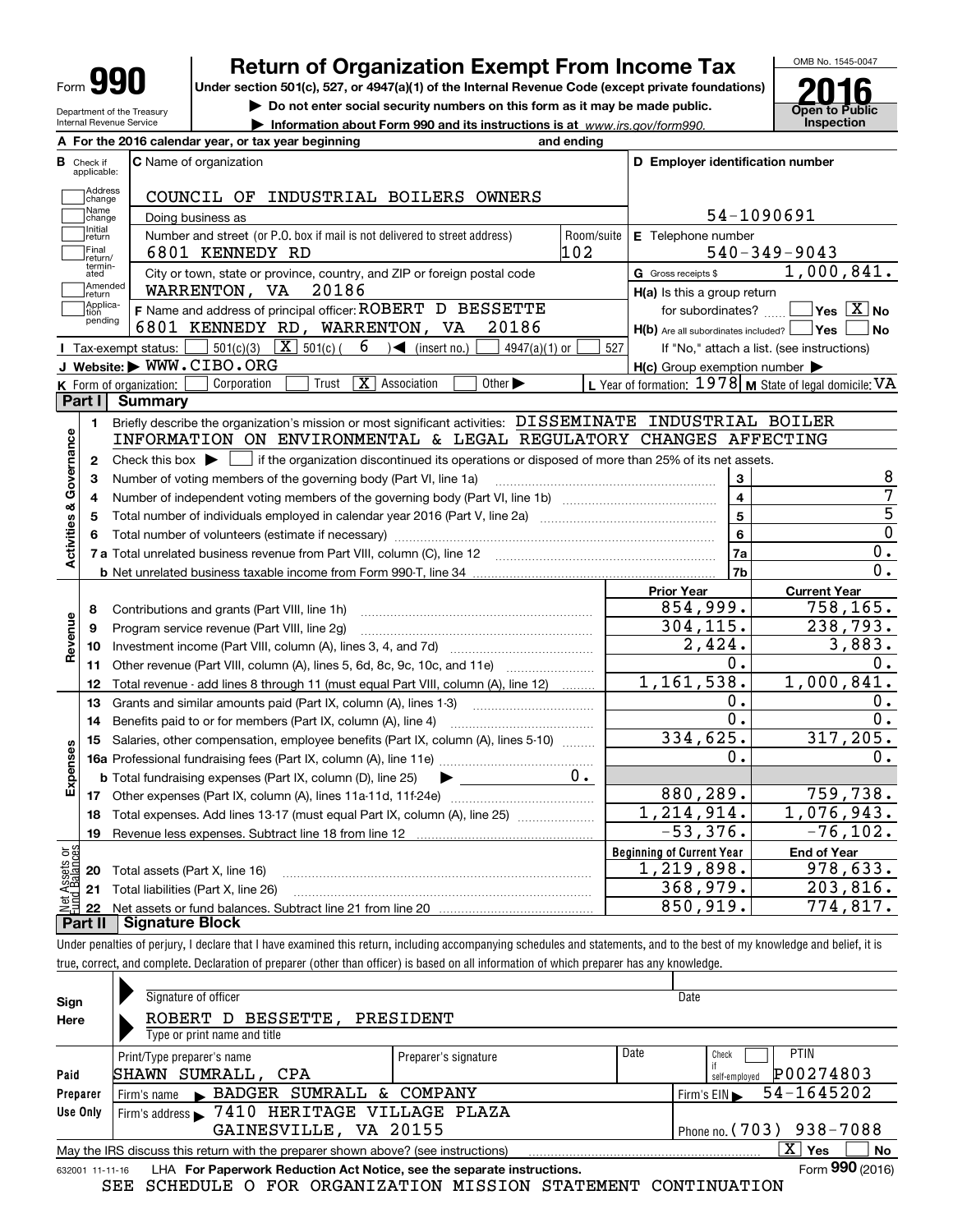|              | 54-1090691<br>COUNCIL OF INDUSTRIAL BOILERS OWNERS<br>Page 2<br>Form 990 (2016)<br><b>Statement of Program Service Accomplishments</b><br>Part III                    |
|--------------|-----------------------------------------------------------------------------------------------------------------------------------------------------------------------|
|              |                                                                                                                                                                       |
|              |                                                                                                                                                                       |
| 1            | Briefly describe the organization's mission:<br>CIBO PROVIDES FOCUSED EXCHANGE OF ACCURATE TECHNICAL INFORMATION                                                      |
|              | GOVERNMENT, AND THE PUBLIC, CONCERNING<br>AMOUNG ORGANIZATIONAL MEMBERS,                                                                                              |
|              | POLICIES, LAWS & REGULATIONS THAT IMPACT INDUSTRIAL ENERGY SYSTEMS.                                                                                                   |
|              |                                                                                                                                                                       |
|              |                                                                                                                                                                       |
| $\mathbf{2}$ | Did the organization undertake any significant program services during the year which were not listed on the                                                          |
|              | $\overline{\ }$ Yes $\overline{\rm X}$ No<br>prior Form 990 or 990-EZ?                                                                                                |
|              | If "Yes," describe these new services on Schedule O.                                                                                                                  |
| 3            | $\overline{\mathsf{Y}}$ es $\overline{\mathsf{X}}$ No<br>Did the organization cease conducting, or make significant changes in how it conducts, any program services? |
|              | If "Yes," describe these changes on Schedule O.                                                                                                                       |
| 4            | Describe the organization's program service accomplishments for each of its three largest program services, as measured by expenses.                                  |
|              | Section 501(c)(3) and 501(c)(4) organizations are required to report the amount of grants and allocations to others, the total expenses, and                          |
|              | revenue, if any, for each program service reported.                                                                                                                   |
| 4а           | 242,676.<br>$814, 506$ . including grants of \$<br>) (Revenue \$<br>(Code:<br>(Expenses \$                                                                            |
|              | CIBO PROVIDES INFORMATION ABOUT INDUSTRIAL BOILERS ENVIRONMENTAL &                                                                                                    |
|              | LEGAL REGULATIONS & IDEAS ON HOW TO IMPROVE THE BOILER INDUSTRY.                                                                                                      |
|              |                                                                                                                                                                       |
|              |                                                                                                                                                                       |
|              |                                                                                                                                                                       |
|              |                                                                                                                                                                       |
|              |                                                                                                                                                                       |
|              |                                                                                                                                                                       |
|              |                                                                                                                                                                       |
|              |                                                                                                                                                                       |
|              |                                                                                                                                                                       |
|              |                                                                                                                                                                       |
|              |                                                                                                                                                                       |
| 4b           |                                                                                                                                                                       |
|              |                                                                                                                                                                       |
|              |                                                                                                                                                                       |
|              |                                                                                                                                                                       |
|              |                                                                                                                                                                       |
|              |                                                                                                                                                                       |
|              |                                                                                                                                                                       |
|              |                                                                                                                                                                       |
|              |                                                                                                                                                                       |
|              |                                                                                                                                                                       |
|              |                                                                                                                                                                       |
|              |                                                                                                                                                                       |
|              |                                                                                                                                                                       |
| 4c           | $\left(\text{Code:}\right)$ $\left(\text{Expenses $}\right)$                                                                                                          |
|              |                                                                                                                                                                       |
|              |                                                                                                                                                                       |
|              |                                                                                                                                                                       |
|              |                                                                                                                                                                       |
|              |                                                                                                                                                                       |
|              |                                                                                                                                                                       |
|              |                                                                                                                                                                       |
|              |                                                                                                                                                                       |
|              |                                                                                                                                                                       |
|              |                                                                                                                                                                       |
|              |                                                                                                                                                                       |
|              |                                                                                                                                                                       |
|              |                                                                                                                                                                       |
| 4d.          | Other program services (Describe in Schedule O.)                                                                                                                      |
|              | (Expenses \$<br>(Revenue \$<br>including grants of \$                                                                                                                 |
| 4e           | 814,506.<br>Total program service expenses                                                                                                                            |
|              | Form 990 (2016)                                                                                                                                                       |
|              | 632002 11-11-16                                                                                                                                                       |
|              |                                                                                                                                                                       |

17310412 781948 C3020 2016.03030 COUNCIL OF INDUSTRIAL BOI C3020\_\_1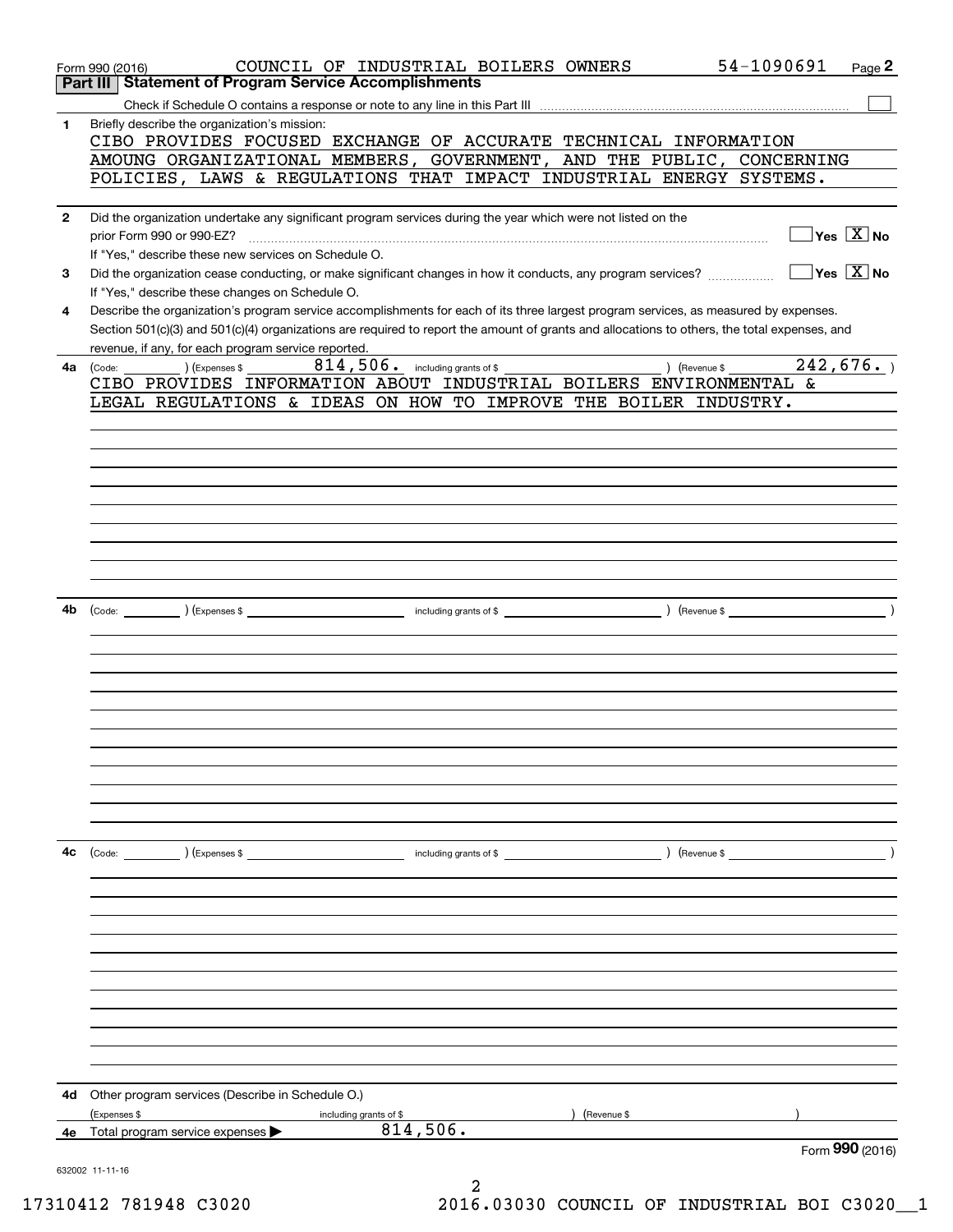| Form 990 (2016) |  |  |
|-----------------|--|--|
|                 |  |  |

|    |                                                                                                                                                                                                                                     |                | Yes | No                      |
|----|-------------------------------------------------------------------------------------------------------------------------------------------------------------------------------------------------------------------------------------|----------------|-----|-------------------------|
| 1  | Is the organization described in section $501(c)(3)$ or $4947(a)(1)$ (other than a private foundation)?                                                                                                                             |                |     |                         |
|    |                                                                                                                                                                                                                                     | 1.             |     | x                       |
| 2  |                                                                                                                                                                                                                                     | $\mathbf{2}$   |     | $\overline{\mathbf{x}}$ |
| 3  | Did the organization engage in direct or indirect political campaign activities on behalf of or in opposition to candidates for                                                                                                     |                |     |                         |
|    |                                                                                                                                                                                                                                     | 3              |     | x                       |
| 4  | Section 501(c)(3) organizations. Did the organization engage in lobbying activities, or have a section 501(h) election in effect                                                                                                    |                |     |                         |
|    |                                                                                                                                                                                                                                     | 4              |     |                         |
| 5  | Is the organization a section 501(c)(4), 501(c)(5), or 501(c)(6) organization that receives membership dues, assessments, or                                                                                                        |                |     |                         |
|    |                                                                                                                                                                                                                                     | 5              | х   |                         |
| 6  | Did the organization maintain any donor advised funds or any similar funds or accounts for which donors have the right to                                                                                                           |                |     |                         |
|    | provide advice on the distribution or investment of amounts in such funds or accounts? If "Yes," complete Schedule D, Part I                                                                                                        | 6              |     | x                       |
| 7  | Did the organization receive or hold a conservation easement, including easements to preserve open space,                                                                                                                           |                |     |                         |
|    |                                                                                                                                                                                                                                     | $\overline{7}$ |     | x                       |
| 8  | Did the organization maintain collections of works of art, historical treasures, or other similar assets? If "Yes," complete                                                                                                        |                |     |                         |
|    |                                                                                                                                                                                                                                     | 8              |     | x                       |
| 9  | Did the organization report an amount in Part X, line 21, for escrow or custodial account liability, serve as a custodian for                                                                                                       |                |     |                         |
|    | amounts not listed in Part X; or provide credit counseling, debt management, credit repair, or debt negotiation services?                                                                                                           |                |     |                         |
|    | If "Yes." complete Schedule D. Part IV                                                                                                                                                                                              | 9              |     | x                       |
| 10 | Did the organization, directly or through a related organization, hold assets in temporarily restricted endowments, permanent                                                                                                       |                |     |                         |
|    |                                                                                                                                                                                                                                     | 10             |     | х                       |
| 11 | If the organization's answer to any of the following questions is "Yes," then complete Schedule D, Parts VI, VIII, VIII, IX, or X                                                                                                   |                |     |                         |
|    | as applicable.                                                                                                                                                                                                                      |                |     |                         |
|    | a Did the organization report an amount for land, buildings, and equipment in Part X, line 10? If "Yes," complete Schedule D,                                                                                                       |                |     |                         |
|    |                                                                                                                                                                                                                                     | 11a            |     | x                       |
|    | <b>b</b> Did the organization report an amount for investments - other securities in Part X, line 12 that is 5% or more of its total                                                                                                |                |     |                         |
|    |                                                                                                                                                                                                                                     | 11b            |     | x                       |
|    | c Did the organization report an amount for investments - program related in Part X, line 13 that is 5% or more of its total                                                                                                        |                |     |                         |
|    |                                                                                                                                                                                                                                     | 11c            |     | x                       |
|    | d Did the organization report an amount for other assets in Part X, line 15 that is 5% or more of its total assets reported in                                                                                                      |                |     |                         |
|    |                                                                                                                                                                                                                                     | 11d            |     | X                       |
|    |                                                                                                                                                                                                                                     | 11e            | х   |                         |
| f  | Did the organization's separate or consolidated financial statements for the tax year include a footnote that addresses                                                                                                             |                |     |                         |
|    | the organization's liability for uncertain tax positions under FIN 48 (ASC 740)? If "Yes," complete Schedule D, Part X                                                                                                              | 11f            |     | x                       |
|    | 12a Did the organization obtain separate, independent audited financial statements for the tax year? If "Yes," complete                                                                                                             |                |     |                         |
|    | Schedule D, Parts XI and XII                                                                                                                                                                                                        | 12a            |     | x                       |
|    | <b>b</b> Was the organization included in consolidated, independent audited financial statements for the tax year?                                                                                                                  |                |     |                         |
|    | If "Yes," and if the organization answered "No" to line 12a, then completing Schedule D, Parts XI and XII is optional                                                                                                               | 12b            |     | x<br>X                  |
| 13 |                                                                                                                                                                                                                                     | 13             |     | $\mathbf X$             |
|    | 14a Did the organization maintain an office, employees, or agents outside of the United States?<br><b>b</b> Did the organization have aggregate revenues or expenses of more than \$10,000 from grantmaking, fundraising, business, | 14a            |     |                         |
|    | investment, and program service activities outside the United States, or aggregate foreign investments valued at \$100,000                                                                                                          |                |     |                         |
|    |                                                                                                                                                                                                                                     | 14b            |     | x                       |
| 15 | Did the organization report on Part IX, column (A), line 3, more than \$5,000 of grants or other assistance to or for any                                                                                                           |                |     |                         |
|    |                                                                                                                                                                                                                                     | 15             |     | х                       |
| 16 | Did the organization report on Part IX, column (A), line 3, more than \$5,000 of aggregate grants or other assistance to                                                                                                            |                |     |                         |
|    |                                                                                                                                                                                                                                     | 16             |     | х                       |
| 17 | Did the organization report a total of more than \$15,000 of expenses for professional fundraising services on Part IX,                                                                                                             |                |     |                         |
|    |                                                                                                                                                                                                                                     | 17             |     | х                       |
| 18 | Did the organization report more than \$15,000 total of fundraising event gross income and contributions on Part VIII, lines                                                                                                        |                |     |                         |
|    |                                                                                                                                                                                                                                     | 18             |     | х                       |
| 19 | Did the organization report more than \$15,000 of gross income from gaming activities on Part VIII, line 9a? If "Yes."                                                                                                              |                |     |                         |
|    |                                                                                                                                                                                                                                     | 19             |     | X                       |

Form (2016) **990**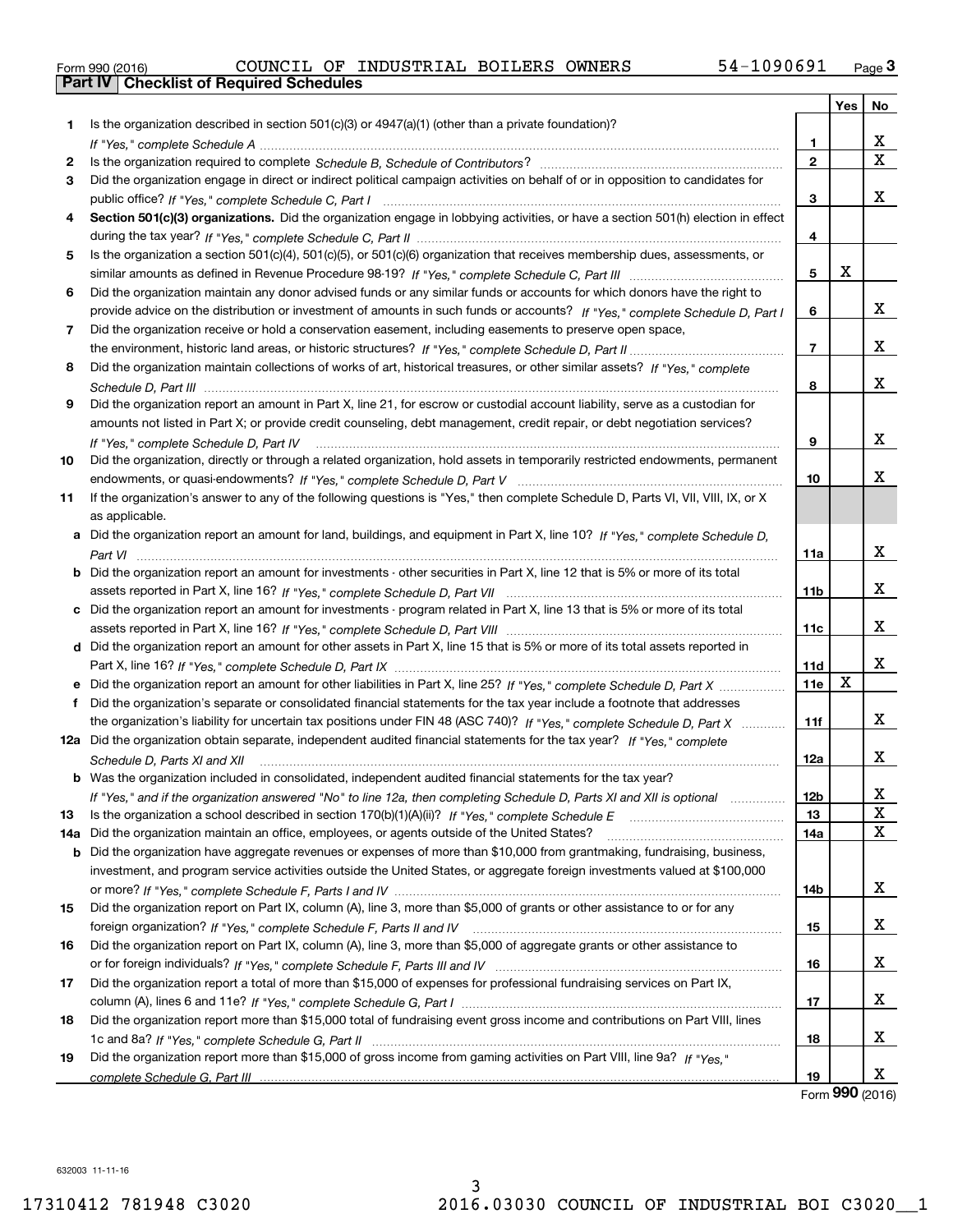| Form 990 (2016) |                                                              |  | COUNCIL OF INDUSTRIAL BOILERS OWNERS |  | 54-1090691 | Page $4$ |
|-----------------|--------------------------------------------------------------|--|--------------------------------------|--|------------|----------|
|                 | <b>Part IV   Checklist of Required Schedules</b> (continued) |  |                                      |  |            |          |

|    | Parl IV  <br>Criecklist of Required Scriedules (continued)                                                                        |                 |     |             |
|----|-----------------------------------------------------------------------------------------------------------------------------------|-----------------|-----|-------------|
|    |                                                                                                                                   |                 | Yes | No          |
|    | 20a Did the organization operate one or more hospital facilities? If "Yes," complete Schedule H                                   | 20a             |     | x           |
|    | <b>b</b> If "Yes" to line 20a, did the organization attach a copy of its audited financial statements to this return?             | 20 <sub>b</sub> |     |             |
| 21 | Did the organization report more than \$5,000 of grants or other assistance to any domestic organization or                       |                 |     |             |
|    |                                                                                                                                   | 21              |     | x           |
| 22 | Did the organization report more than \$5,000 of grants or other assistance to or for domestic individuals on                     |                 |     |             |
|    |                                                                                                                                   | 22              |     | х           |
| 23 | Did the organization answer "Yes" to Part VII, Section A, line 3, 4, or 5 about compensation of the organization's current        |                 |     |             |
|    | and former officers, directors, trustees, key employees, and highest compensated employees? If "Yes," complete                    |                 |     |             |
|    |                                                                                                                                   | 23              |     | х           |
|    | 24a Did the organization have a tax-exempt bond issue with an outstanding principal amount of more than \$100,000 as of the       |                 |     |             |
|    | last day of the year, that was issued after December 31, 2002? If "Yes," answer lines 24b through 24d and complete                |                 |     |             |
|    | Schedule K. If "No", go to line 25a                                                                                               | 24a             |     | х           |
|    | <b>b</b> Did the organization invest any proceeds of tax-exempt bonds beyond a temporary period exception?                        | 24 <sub>b</sub> |     |             |
|    | c Did the organization maintain an escrow account other than a refunding escrow at any time during the year to defease            |                 |     |             |
|    | any tax-exempt bonds?                                                                                                             | 24c             |     |             |
|    | d Did the organization act as an "on behalf of" issuer for bonds outstanding at any time during the year?                         | 24d             |     |             |
|    | 25a Section 501(c)(3), 501(c)(4), and 501(c)(29) organizations. Did the organization engage in an excess benefit                  |                 |     |             |
|    |                                                                                                                                   | 25a             |     |             |
|    | b Is the organization aware that it engaged in an excess benefit transaction with a disqualified person in a prior year, and      |                 |     |             |
|    | that the transaction has not been reported on any of the organization's prior Forms 990 or 990-EZ? If "Yes," complete             |                 |     |             |
|    |                                                                                                                                   | 25b             |     |             |
|    | Schedule L, Part I                                                                                                                |                 |     |             |
| 26 | Did the organization report any amount on Part X, line 5, 6, or 22 for receivables from or payables to any current or             |                 |     |             |
|    | former officers, directors, trustees, key employees, highest compensated employees, or disqualified persons? If "Yes."            |                 |     | x           |
|    |                                                                                                                                   | 26              |     |             |
| 27 | Did the organization provide a grant or other assistance to an officer, director, trustee, key employee, substantial              |                 |     |             |
|    | contributor or employee thereof, a grant selection committee member, or to a 35% controlled entity or family member               |                 |     |             |
|    |                                                                                                                                   | 27              |     | x           |
| 28 | Was the organization a party to a business transaction with one of the following parties (see Schedule L, Part IV                 |                 |     |             |
|    | instructions for applicable filing thresholds, conditions, and exceptions):                                                       |                 |     |             |
|    | a A current or former officer, director, trustee, or key employee? If "Yes," complete Schedule L, Part IV                         | 28a             |     | х           |
|    | b A family member of a current or former officer, director, trustee, or key employee? If "Yes," complete Schedule L, Part IV      | 28 <sub>b</sub> |     | $\mathbf X$ |
|    | c An entity of which a current or former officer, director, trustee, or key employee (or a family member thereof) was an officer, |                 |     |             |
|    |                                                                                                                                   | 28c             |     | х           |
| 29 |                                                                                                                                   | 29              |     | Х           |
| 30 | Did the organization receive contributions of art, historical treasures, or other similar assets, or qualified conservation       |                 |     |             |
|    |                                                                                                                                   | 30              |     | х           |
| 31 | Did the organization liquidate, terminate, or dissolve and cease operations?                                                      |                 |     |             |
|    |                                                                                                                                   | 31              |     | x           |
| 32 | Did the organization sell, exchange, dispose of, or transfer more than 25% of its net assets? If "Yes," complete                  |                 |     |             |
|    |                                                                                                                                   | 32              |     | X           |
| 33 | Did the organization own 100% of an entity disregarded as separate from the organization under Regulations                        |                 |     |             |
|    |                                                                                                                                   | 33              |     | X           |
| 34 | Was the organization related to any tax-exempt or taxable entity? If "Yes," complete Schedule R, Part II, III, or IV, and         |                 |     |             |
|    |                                                                                                                                   | 34              |     | х           |
|    |                                                                                                                                   | <b>35a</b>      |     | х           |
|    | b If "Yes" to line 35a, did the organization receive any payment from or engage in any transaction with a controlled entity       |                 |     |             |
|    |                                                                                                                                   | 35b             |     |             |
| 36 | Section 501(c)(3) organizations. Did the organization make any transfers to an exempt non-charitable related organization?        |                 |     |             |
|    |                                                                                                                                   | 36              |     |             |
| 37 | Did the organization conduct more than 5% of its activities through an entity that is not a related organization                  |                 |     |             |
|    | and that is treated as a partnership for federal income tax purposes? If "Yes," complete Schedule R, Part VI                      | 37              |     | x           |
| 38 | Did the organization complete Schedule O and provide explanations in Schedule O for Part VI, lines 11b and 19?                    |                 |     |             |
|    |                                                                                                                                   | 38              | х   |             |
|    |                                                                                                                                   |                 |     |             |

Form (2016) **990**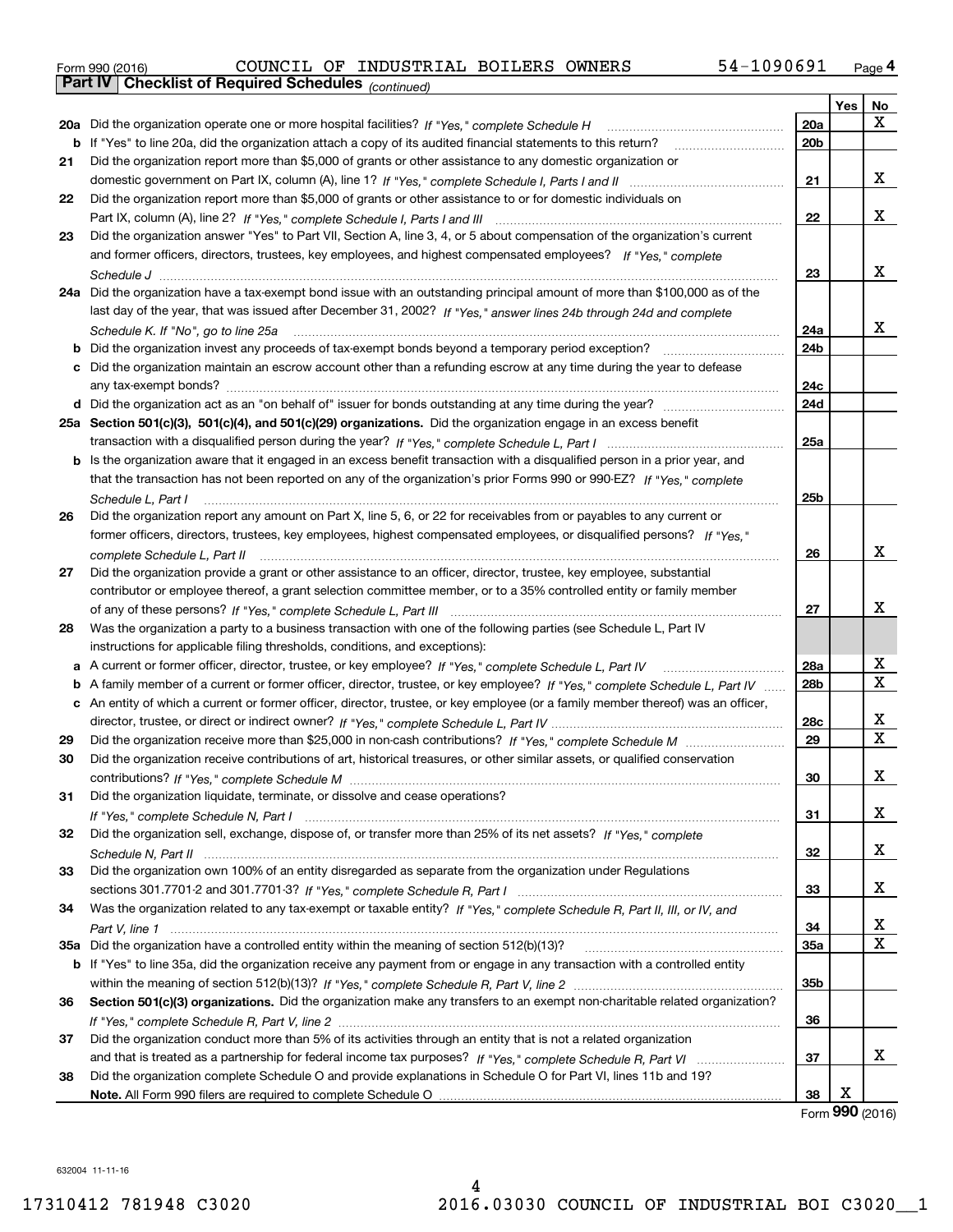|        | COUNCIL OF INDUSTRIAL BOILERS OWNERS<br>Form 990 (2016)                                                                                                                                                                        |                 | 54-1090691     |                |     | Page 5 |
|--------|--------------------------------------------------------------------------------------------------------------------------------------------------------------------------------------------------------------------------------|-----------------|----------------|----------------|-----|--------|
| Part V | <b>Statements Regarding Other IRS Filings and Tax Compliance</b>                                                                                                                                                               |                 |                |                |     |        |
|        | Check if Schedule O contains a response or note to any line in this Part V                                                                                                                                                     |                 |                |                |     |        |
|        |                                                                                                                                                                                                                                |                 |                |                | Yes | No     |
|        |                                                                                                                                                                                                                                | 1a              | 9              |                |     |        |
| b      | Enter the number of Forms W-2G included in line 1a. Enter -0- if not applicable                                                                                                                                                | 1 <sub>b</sub>  | $\overline{0}$ |                |     |        |
| c      | Did the organization comply with backup withholding rules for reportable payments to vendors and reportable gaming                                                                                                             |                 |                |                |     |        |
|        |                                                                                                                                                                                                                                |                 |                | 1c             |     |        |
|        | 2a Enter the number of employees reported on Form W-3, Transmittal of Wage and Tax Statements,                                                                                                                                 |                 |                |                |     |        |
|        | filed for the calendar year ending with or within the year covered by this return                                                                                                                                              | 2a              | 5              |                |     |        |
|        |                                                                                                                                                                                                                                |                 |                | 2 <sub>b</sub> | х   |        |
|        |                                                                                                                                                                                                                                |                 |                |                |     |        |
|        | 3a Did the organization have unrelated business gross income of \$1,000 or more during the year?                                                                                                                               |                 |                | За             |     | x      |
|        |                                                                                                                                                                                                                                |                 |                | 3b             |     |        |
|        | 4a At any time during the calendar year, did the organization have an interest in, or a signature or other authority over, a                                                                                                   |                 |                |                |     |        |
|        | financial account in a foreign country (such as a bank account, securities account, or other financial account)?                                                                                                               |                 |                | 4a             |     | x      |
|        | <b>b</b> If "Yes," enter the name of the foreign country: $\blacktriangleright$                                                                                                                                                |                 |                |                |     |        |
|        | See instructions for filing requirements for FinCEN Form 114, Report of Foreign Bank and Financial Accounts (FBAR).                                                                                                            |                 |                |                |     |        |
|        | 5a Was the organization a party to a prohibited tax shelter transaction at any time during the tax year?                                                                                                                       |                 |                | 5a             |     | x      |
| b      |                                                                                                                                                                                                                                |                 |                | 5 <sub>b</sub> |     | X      |
| c      | If "Yes," to line 5a or 5b, did the organization file Form 8886-T?                                                                                                                                                             |                 |                | 5c             |     |        |
|        | 6a Does the organization have annual gross receipts that are normally greater than \$100,000, and did the organization solicit                                                                                                 |                 |                |                |     |        |
|        | any contributions that were not tax deductible as charitable contributions?                                                                                                                                                    |                 |                | 6a             |     | X      |
|        | <b>b</b> If "Yes," did the organization include with every solicitation an express statement that such contributions or gifts                                                                                                  |                 |                |                |     |        |
|        | were not tax deductible?                                                                                                                                                                                                       |                 |                |                |     |        |
| 7      | Organizations that may receive deductible contributions under section 170(c).                                                                                                                                                  |                 |                |                |     |        |
| а      | Did the organization receive a payment in excess of \$75 made partly as a contribution and partly for goods and services provided to the payor?                                                                                |                 |                |                |     |        |
| b      | If "Yes," did the organization notify the donor of the value of the goods or services provided?                                                                                                                                |                 |                |                |     |        |
|        | c Did the organization sell, exchange, or otherwise dispose of tangible personal property for which it was required                                                                                                            |                 |                |                |     |        |
|        |                                                                                                                                                                                                                                |                 |                | 7c             |     |        |
|        | d If "Yes," indicate the number of Forms 8282 filed during the year [11] [11] The System manuscription of Forms 8282 filed during the year [11] [12] The System manuscription of the Wales of the Wales of the Wales of the Wa | 7d              |                |                |     |        |
| е      |                                                                                                                                                                                                                                |                 |                | 7e             |     |        |
| f      | Did the organization, during the year, pay premiums, directly or indirectly, on a personal benefit contract?                                                                                                                   |                 |                | 7f             |     |        |
| g      | If the organization received a contribution of qualified intellectual property, did the organization file Form 8899 as required?                                                                                               |                 |                | 7g             |     |        |
| h.     | If the organization received a contribution of cars, boats, airplanes, or other vehicles, did the organization file a Form 1098-C?                                                                                             |                 |                | 7h             |     |        |
| 8      | Sponsoring organizations maintaining donor advised funds. Did a donor advised fund maintained by the                                                                                                                           |                 |                |                |     |        |
|        | sponsoring organization have excess business holdings at any time during the year?                                                                                                                                             |                 |                | 8              |     |        |
|        | Sponsoring organizations maintaining donor advised funds.                                                                                                                                                                      |                 |                |                |     |        |
| а      | Did the sponsoring organization make any taxable distributions under section 4966?                                                                                                                                             |                 |                | 9а             |     |        |
| b      | Did the sponsoring organization make a distribution to a donor, donor advisor, or related person?                                                                                                                              |                 |                | 9b             |     |        |
| 10     | Section 501(c)(7) organizations. Enter:                                                                                                                                                                                        |                 |                |                |     |        |
| а      | Initiation fees and capital contributions included on Part VIII, line 12 <i>manuarrouus</i> manuations of the lates                                                                                                            | 10a             |                |                |     |        |
| b      | Gross receipts, included on Form 990, Part VIII, line 12, for public use of club facilities                                                                                                                                    | 10 <sub>b</sub> |                |                |     |        |
| 11     | Section 501(c)(12) organizations. Enter:                                                                                                                                                                                       | 11a             |                |                |     |        |
| a      | Gross income from members or shareholders                                                                                                                                                                                      |                 |                |                |     |        |
| b      | Gross income from other sources (Do not net amounts due or paid to other sources against<br>amounts due or received from them.)                                                                                                |                 |                |                |     |        |
|        | 12a Section 4947(a)(1) non-exempt charitable trusts. Is the organization filing Form 990 in lieu of Form 1041?                                                                                                                 | 11b             |                |                |     |        |
|        | <b>b</b> If "Yes," enter the amount of tax-exempt interest received or accrued during the year <i>manument</i>                                                                                                                 | 12b             |                | 12a            |     |        |
| 13     | Section 501(c)(29) qualified nonprofit health insurance issuers.                                                                                                                                                               |                 |                |                |     |        |
| а      | Is the organization licensed to issue qualified health plans in more than one state?                                                                                                                                           |                 |                | 13а            |     |        |
|        | Note. See the instructions for additional information the organization must report on Schedule O.                                                                                                                              |                 |                |                |     |        |
|        | <b>b</b> Enter the amount of reserves the organization is required to maintain by the states in which the                                                                                                                      |                 |                |                |     |        |
|        |                                                                                                                                                                                                                                | 13 <sub>b</sub> |                |                |     |        |
|        |                                                                                                                                                                                                                                | 13c             |                |                |     |        |
|        | 14a Did the organization receive any payments for indoor tanning services during the tax year?                                                                                                                                 |                 |                | 14a            |     | x      |
|        |                                                                                                                                                                                                                                |                 |                | 14b            |     |        |
|        |                                                                                                                                                                                                                                |                 |                |                |     |        |

Form (2016) **990**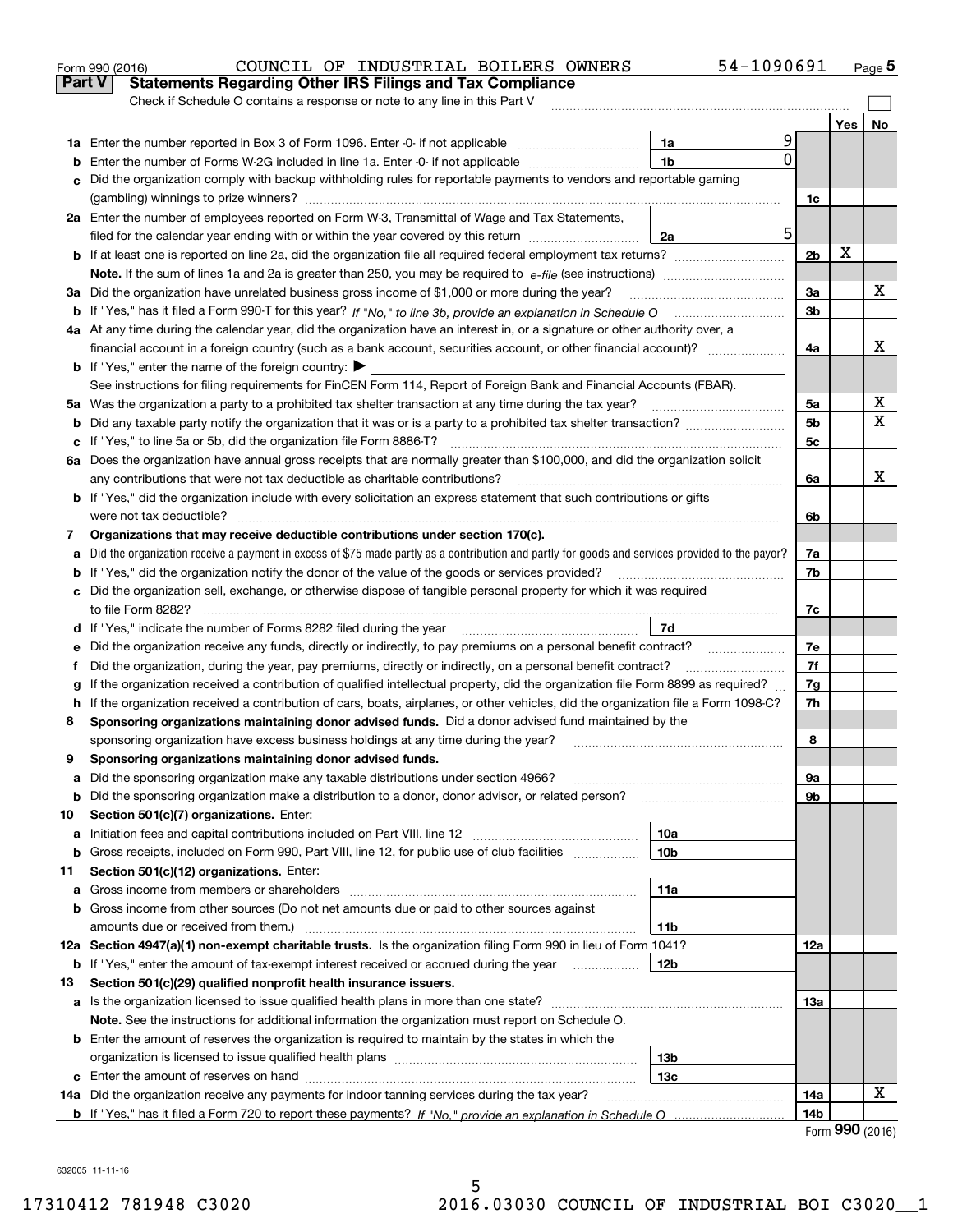| Form 990 (2016) |  |  |
|-----------------|--|--|
|                 |  |  |

*For each "Yes" response to lines 2 through 7b below, and for a "No" response to line 8a, 8b, or 10b below, describe the circumstances, processes, or changes in Schedule O. See instructions.* Form 990 (2016) **COUNCIL OF INDUSTRIAL BOILERS OWNERS** 54-1090691 Page 6<br>**Part VI Governance, Management, and Disclosure** For each "Yes" response to lines 2 through 7b below, and for a "No" response

|     |                                                                                                                                                                            |                               |    |                 | Yes <sub>1</sub> | No          |
|-----|----------------------------------------------------------------------------------------------------------------------------------------------------------------------------|-------------------------------|----|-----------------|------------------|-------------|
|     | <b>1a</b> Enter the number of voting members of the governing body at the end of the tax year <i>manumum</i>                                                               | 1a                            | 8  |                 |                  |             |
|     | If there are material differences in voting rights among members of the governing body, or if the governing                                                                |                               |    |                 |                  |             |
|     | body delegated broad authority to an executive committee or similar committee, explain in Schedule O.                                                                      |                               |    |                 |                  |             |
|     | Enter the number of voting members included in line 1a, above, who are independent                                                                                         | 1b                            | 7  |                 |                  |             |
| 2   | Did any officer, director, trustee, or key employee have a family relationship or a business relationship with any other                                                   |                               |    |                 |                  |             |
|     | officer, director, trustee, or key employee?                                                                                                                               |                               |    | $\mathbf{2}$    |                  | х           |
| 3   | Did the organization delegate control over management duties customarily performed by or under the direct supervision                                                      |                               |    |                 |                  |             |
|     |                                                                                                                                                                            |                               |    | 3               |                  | х           |
| 4   | Did the organization make any significant changes to its governing documents since the prior Form 990 was filed?                                                           |                               |    | 4               |                  | $\mathbf X$ |
| 5   |                                                                                                                                                                            |                               |    | 5               |                  | X           |
| 6   |                                                                                                                                                                            |                               |    | 6               | $\mathbf X$      |             |
| 7a  | Did the organization have members, stockholders, or other persons who had the power to elect or appoint one or                                                             |                               |    |                 |                  |             |
|     |                                                                                                                                                                            |                               |    | 7a              | х                |             |
|     | <b>b</b> Are any governance decisions of the organization reserved to (or subject to approval by) members, stockholders, or                                                |                               |    |                 |                  |             |
|     | persons other than the governing body?                                                                                                                                     |                               |    | 7b              |                  | х           |
| 8   | Did the organization contemporaneously document the meetings held or written actions undertaken during the year by the following:                                          |                               |    |                 |                  |             |
| a   |                                                                                                                                                                            |                               | 8a |                 | х                |             |
|     |                                                                                                                                                                            |                               |    | 8b              | X                |             |
| 9   | Is there any officer, director, trustee, or key employee listed in Part VII, Section A, who cannot be reached at the                                                       |                               |    |                 |                  |             |
|     |                                                                                                                                                                            |                               | 9  |                 |                  | х           |
|     | Section B. Policies (This Section B requests information about policies not required by the Internal Revenue Code.)                                                        |                               |    |                 |                  |             |
|     |                                                                                                                                                                            |                               |    |                 | Yes              | No          |
|     |                                                                                                                                                                            |                               |    | 10a             |                  | X           |
|     | <b>b</b> If "Yes," did the organization have written policies and procedures governing the activities of such chapters, affiliates,                                        |                               |    |                 |                  |             |
|     |                                                                                                                                                                            |                               |    | 10 <sub>b</sub> |                  |             |
|     | 11a Has the organization provided a complete copy of this Form 990 to all members of its governing body before filing the form?                                            |                               |    | 11a             | X                |             |
|     | <b>b</b> Describe in Schedule O the process, if any, used by the organization to review this Form 990.                                                                     |                               |    |                 |                  |             |
| 12a |                                                                                                                                                                            |                               |    | <b>12a</b>      | х                |             |
| b   |                                                                                                                                                                            |                               |    | 12b             | X                |             |
|     | c Did the organization regularly and consistently monitor and enforce compliance with the policy? If "Yes," describe                                                       |                               |    |                 |                  |             |
|     | in Schedule O how this was done encourance and the control of the state of the state of the state of the state                                                             |                               |    | 12c             | х                |             |
| 13  | Did the organization have a written whistleblower policy?                                                                                                                  |                               |    | 13              | X                |             |
| 14  | Did the organization have a written document retention and destruction policy? manufactured and the organization have a written document retention and destruction policy? |                               |    | 14              | X                |             |
| 15  | Did the process for determining compensation of the following persons include a review and approval by independent                                                         |                               |    |                 |                  |             |
|     | persons, comparability data, and contemporaneous substantiation of the deliberation and decision?                                                                          |                               |    |                 |                  |             |
|     |                                                                                                                                                                            |                               |    | 15a             | х                |             |
|     | <b>b</b> Other officers or key employees of the organization                                                                                                               |                               |    | 15 <sub>b</sub> | $\mathbf X$      |             |
|     | If "Yes" to line 15a or 15b, describe the process in Schedule O (see instructions).                                                                                        |                               |    |                 |                  |             |
|     | 16a Did the organization invest in, contribute assets to, or participate in a joint venture or similar arrangement with a                                                  |                               |    |                 |                  |             |
|     | taxable entity during the year?                                                                                                                                            |                               |    | 16a             |                  | х           |
|     | <b>b</b> If "Yes," did the organization follow a written policy or procedure requiring the organization to evaluate its participation                                      |                               |    |                 |                  |             |
|     | in joint venture arrangements under applicable federal tax law, and take steps to safeguard the organization's                                                             |                               |    |                 |                  |             |
|     |                                                                                                                                                                            |                               |    | 16b             |                  |             |
|     | <b>Section C. Disclosure</b>                                                                                                                                               |                               |    |                 |                  |             |
| 17  | <b>NONE</b><br>List the states with which a copy of this Form 990 is required to be filed $\blacktriangleright$                                                            |                               |    |                 |                  |             |
| 18  | Section 6104 requires an organization to make its Forms 1023 (or 1024 if applicable), 990, and 990-T (Section 501(c)(3)s only) available                                   |                               |    |                 |                  |             |
|     | for public inspection. Indicate how you made these available. Check all that apply.                                                                                        |                               |    |                 |                  |             |
|     | $\boxed{\textbf{X}}$ Upon request<br>Own website<br>Another's website                                                                                                      | Other (explain in Schedule O) |    |                 |                  |             |
| 19  | Describe in Schedule O whether (and if so, how) the organization made its governing documents, conflict of interest policy, and financial                                  |                               |    |                 |                  |             |
|     | statements available to the public during the tax year.                                                                                                                    |                               |    |                 |                  |             |
| 20  | State the name, address, and telephone number of the person who possesses the organization's books and records:                                                            |                               |    |                 |                  |             |
|     | THE ORGANIZATION - 540-349-9043                                                                                                                                            |                               |    |                 |                  |             |
|     | 20186<br>6801 KENNEDY RD, NO. 102, WARRENTON, VA                                                                                                                           |                               |    |                 |                  |             |
|     |                                                                                                                                                                            |                               |    |                 |                  |             |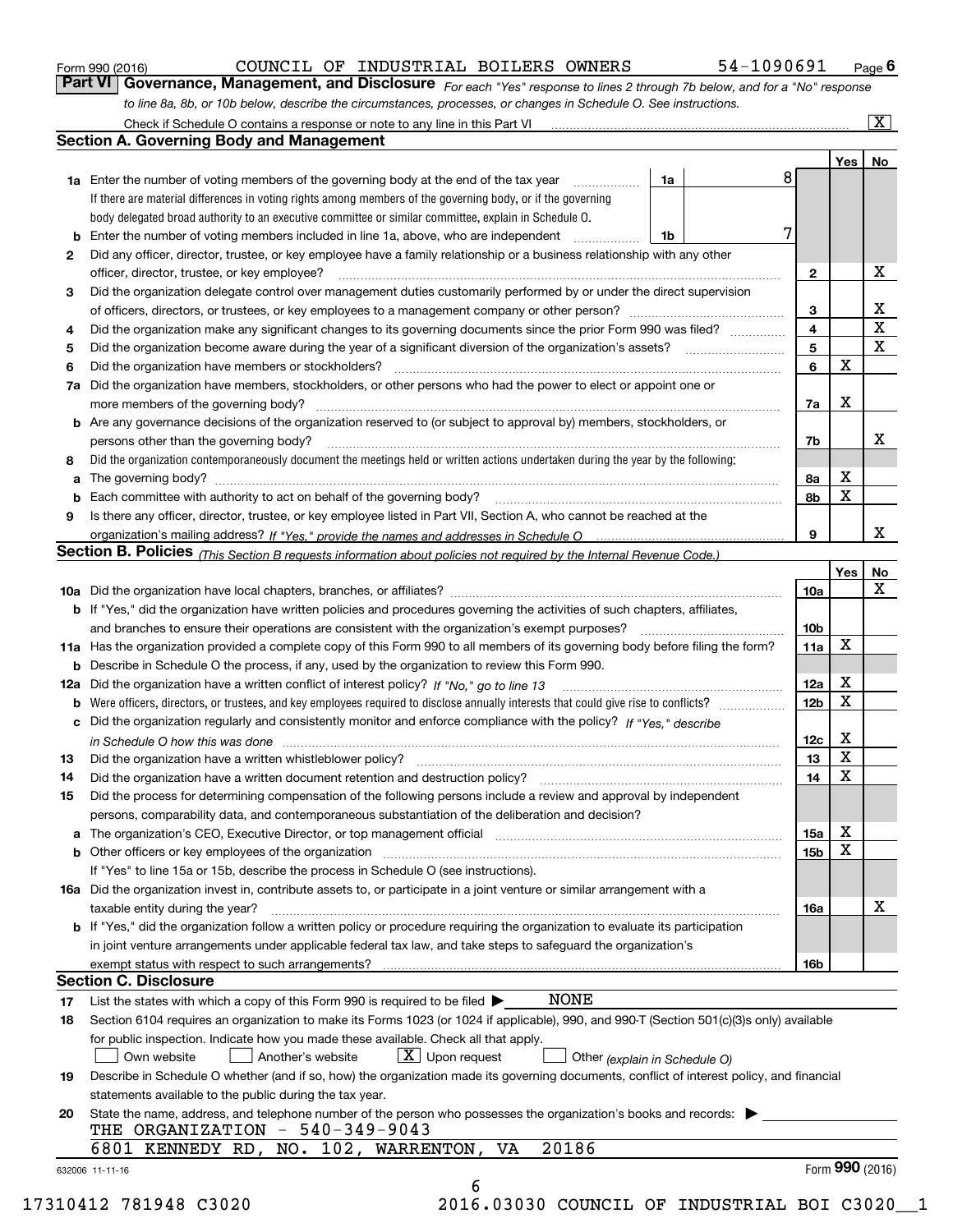$\mathcal{L}^{\text{max}}$ 

**7Part VII Compensation of Officers, Directors, Trustees, Key Employees, Highest Compensated Employees, and Independent Contractors**

Check if Schedule O contains a response or note to any line in this Part VII

**Section A. Officers, Directors, Trustees, Key Employees, and Highest Compensated Employees**

**1a**  Complete this table for all persons required to be listed. Report compensation for the calendar year ending with or within the organization's tax year.

**•** List all of the organization's current officers, directors, trustees (whether individuals or organizations), regardless of amount of compensation. Enter -0- in columns  $(D)$ ,  $(E)$ , and  $(F)$  if no compensation was paid.

● List all of the organization's **current** key employees, if any. See instructions for definition of "key employee."

**•** List the organization's five current highest compensated employees (other than an officer, director, trustee, or key employee) who received reportable compensation (Box 5 of Form W-2 and/or Box 7 of Form 1099-MISC) of more than \$100,000 from the organization and any related organizations.

 $\bullet$  List all of the organization's **former** officers, key employees, and highest compensated employees who received more than \$100,000 of reportable compensation from the organization and any related organizations.

**•** List all of the organization's former directors or trustees that received, in the capacity as a former director or trustee of the organization, more than \$10,000 of reportable compensation from the organization and any related organizations.

List persons in the following order: individual trustees or directors; institutional trustees; officers; key employees; highest compensated employees; and former such persons.

Check this box if neither the organization nor any related organization compensated any current officer, director, or trustee.  $\mathcal{L}^{\text{max}}$ 

| (A)                   | (B)                    | (C)                                     |                                 | (D)         | (E)          | (F)                              |        |                 |                 |                              |
|-----------------------|------------------------|-----------------------------------------|---------------------------------|-------------|--------------|----------------------------------|--------|-----------------|-----------------|------------------------------|
| Name and Title        | Average                | Position<br>(do not check more than one |                                 | Reportable  | Reportable   | Estimated                        |        |                 |                 |                              |
|                       | hours per              |                                         | box, unless person is both an   |             |              |                                  |        | compensation    | compensation    | amount of                    |
|                       | week                   |                                         | officer and a director/trustee) |             |              |                                  |        | from            | from related    | other                        |
|                       | (list any              |                                         |                                 |             |              |                                  |        | the             | organizations   | compensation                 |
|                       | hours for              |                                         |                                 |             |              |                                  |        | organization    | (W-2/1099-MISC) | from the                     |
|                       | related                |                                         |                                 |             |              |                                  |        | (W-2/1099-MISC) |                 | organization                 |
|                       | organizations<br>below |                                         |                                 |             |              |                                  |        |                 |                 | and related<br>organizations |
|                       | line)                  | Individual trustee or director          | Institutional trustee           | Officer     | Key employee | Highest compensated<br> employee | Former |                 |                 |                              |
| (1) ROBERT D BESSETTE | 40.00                  |                                         |                                 |             |              |                                  |        |                 |                 |                              |
| PRESIDENT             |                        | $\mathbf X$                             |                                 |             |              |                                  |        | 150,000.        | 0.              | 0.                           |
| (2) SCOTT M DARLING   | 1.00                   |                                         |                                 |             |              |                                  |        |                 |                 |                              |
| BOARD MEMBER          |                        | $\mathbf X$                             |                                 |             |              |                                  |        | $\mathbf 0$ .   | 0.              | $0_{.}$                      |
| (3) MARK E CALMES     | 1.00                   |                                         |                                 |             |              |                                  |        |                 |                 |                              |
| VICE CHAIRMAN         |                        | X                                       |                                 | $\mathbf X$ |              |                                  |        | $\mathbf 0$ .   | 0.              | $\mathbf 0$ .                |
| (4) ANN MCIVER        | 1.00                   |                                         |                                 |             |              |                                  |        |                 |                 |                              |
| CHAIRMAN              |                        | $\mathbf X$                             |                                 | $\mathbf X$ |              |                                  |        | 0.              | 0.              | $\mathbf 0$ .                |
| (5) JAY HOFMANN       | 1.00                   |                                         |                                 |             |              |                                  |        |                 |                 |                              |
| SECRETARY/TREASURER   |                        | X                                       |                                 | $\rm X$     |              |                                  |        | 0.              | 0.              | $0_{\cdot}$                  |
| (6) CHRIS KEULEMAN    | 1.00                   |                                         |                                 |             |              |                                  |        |                 |                 |                              |
| BOARD MEMBER          |                        | X                                       |                                 |             |              |                                  |        | 0.              | $0$ .           | $\mathbf 0$ .                |
| (7) AMBER LECLAIR     | 1.00                   |                                         |                                 |             |              |                                  |        |                 |                 |                              |
| <b>BOARD MEMBER</b>   |                        | $\rm X$                                 |                                 |             |              |                                  |        | 0.              | 0.              | 0.                           |
| (8) STEPHEN GOSSETT   | 1.00                   |                                         |                                 |             |              |                                  |        |                 |                 |                              |
| <b>BOARD MEMBER</b>   |                        | X                                       |                                 |             |              |                                  |        | 0.              | 0.              | 0.                           |
|                       |                        |                                         |                                 |             |              |                                  |        |                 |                 |                              |
|                       |                        |                                         |                                 |             |              |                                  |        |                 |                 |                              |
|                       |                        |                                         |                                 |             |              |                                  |        |                 |                 |                              |
|                       |                        |                                         |                                 |             |              |                                  |        |                 |                 |                              |
|                       |                        |                                         |                                 |             |              |                                  |        |                 |                 |                              |
|                       |                        |                                         |                                 |             |              |                                  |        |                 |                 |                              |
|                       |                        |                                         |                                 |             |              |                                  |        |                 |                 |                              |
|                       |                        |                                         |                                 |             |              |                                  |        |                 |                 |                              |
|                       |                        |                                         |                                 |             |              |                                  |        |                 |                 |                              |
|                       |                        |                                         |                                 |             |              |                                  |        |                 |                 |                              |
|                       |                        |                                         |                                 |             |              |                                  |        |                 |                 |                              |
|                       |                        |                                         |                                 |             |              |                                  |        |                 |                 |                              |
|                       |                        |                                         |                                 |             |              |                                  |        |                 |                 |                              |
|                       |                        |                                         |                                 |             |              |                                  |        |                 |                 |                              |
|                       |                        |                                         |                                 |             |              |                                  |        |                 |                 |                              |
|                       |                        |                                         |                                 |             |              |                                  |        |                 |                 |                              |
|                       |                        |                                         |                                 |             |              |                                  |        |                 |                 |                              |

632007 11-11-16

Form (2016) **990**

17310412 781948 C3020 2016.03030 COUNCIL OF INDUSTRIAL BOI C3020\_\_1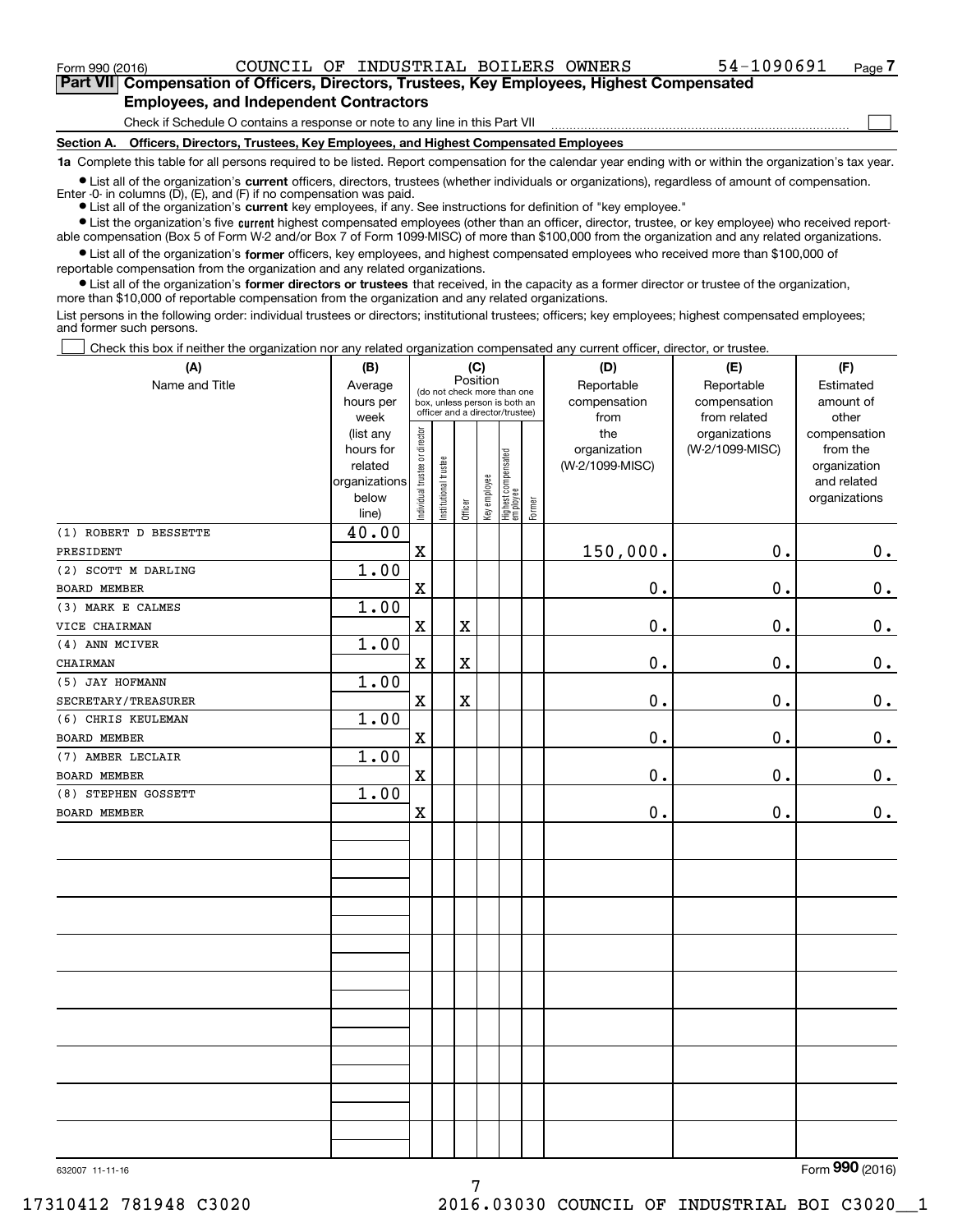|                 | COUNCIL OF INDUSTRIAL BOILERS OWNERS<br>Form 990 (2016)                                                                                         |                          |                                |                       |          |              |                                         |        |                         | 54-1090691      |                  |     |                              | Page 8           |
|-----------------|-------------------------------------------------------------------------------------------------------------------------------------------------|--------------------------|--------------------------------|-----------------------|----------|--------------|-----------------------------------------|--------|-------------------------|-----------------|------------------|-----|------------------------------|------------------|
| <b>Part VII</b> | Section A. Officers, Directors, Trustees, Key Employees, and Highest Compensated Employees (continued)                                          |                          |                                |                       |          |              |                                         |        |                         |                 |                  |     |                              |                  |
|                 | (A)                                                                                                                                             | (B)                      |                                |                       | (C)      |              |                                         |        | (D)                     | (E)             |                  |     | (F)                          |                  |
|                 | Name and title                                                                                                                                  | Average                  |                                |                       | Position |              | (do not check more than one             |        | Reportable              | Reportable      |                  |     | Estimated                    |                  |
|                 |                                                                                                                                                 | hours per                |                                |                       |          |              | box, unless person is both an           |        | compensation            | compensation    |                  |     | amount of                    |                  |
|                 |                                                                                                                                                 | week                     |                                |                       |          |              | officer and a director/trustee)         |        | from                    | from related    |                  |     | other                        |                  |
|                 |                                                                                                                                                 | (list any                |                                |                       |          |              |                                         |        | the                     | organizations   |                  |     | compensation                 |                  |
|                 |                                                                                                                                                 | hours for                |                                |                       |          |              |                                         |        | organization            | (W-2/1099-MISC) |                  |     | from the                     |                  |
|                 |                                                                                                                                                 | related<br>organizations |                                |                       |          |              |                                         |        | (W-2/1099-MISC)         |                 |                  |     | organization                 |                  |
|                 |                                                                                                                                                 | below                    |                                |                       |          |              |                                         |        |                         |                 |                  |     | and related<br>organizations |                  |
|                 |                                                                                                                                                 | line)                    | Individual trustee or director | Institutional trustee | Officer  | Key employee | <br>  Highest compensated<br>  employee | Former |                         |                 |                  |     |                              |                  |
|                 |                                                                                                                                                 |                          |                                |                       |          |              |                                         |        |                         |                 |                  |     |                              |                  |
|                 |                                                                                                                                                 |                          |                                |                       |          |              |                                         |        |                         |                 |                  |     |                              |                  |
|                 |                                                                                                                                                 |                          |                                |                       |          |              |                                         |        |                         |                 |                  |     |                              |                  |
|                 |                                                                                                                                                 |                          |                                |                       |          |              |                                         |        |                         |                 |                  |     |                              |                  |
|                 |                                                                                                                                                 |                          |                                |                       |          |              |                                         |        |                         |                 |                  |     |                              |                  |
|                 |                                                                                                                                                 |                          |                                |                       |          |              |                                         |        |                         |                 |                  |     |                              |                  |
|                 |                                                                                                                                                 |                          |                                |                       |          |              |                                         |        |                         |                 |                  |     |                              |                  |
|                 |                                                                                                                                                 |                          |                                |                       |          |              |                                         |        |                         |                 |                  |     |                              |                  |
|                 |                                                                                                                                                 |                          |                                |                       |          |              |                                         |        |                         |                 |                  |     |                              |                  |
|                 |                                                                                                                                                 |                          |                                |                       |          |              |                                         |        |                         |                 |                  |     |                              |                  |
|                 |                                                                                                                                                 |                          |                                |                       |          |              |                                         |        |                         |                 |                  |     |                              |                  |
|                 |                                                                                                                                                 |                          |                                |                       |          |              |                                         |        |                         |                 |                  |     |                              |                  |
|                 |                                                                                                                                                 |                          |                                |                       |          |              |                                         |        |                         |                 |                  |     |                              |                  |
|                 |                                                                                                                                                 |                          |                                |                       |          |              |                                         |        |                         |                 |                  |     |                              |                  |
|                 |                                                                                                                                                 |                          |                                |                       |          |              |                                         |        |                         |                 |                  |     |                              |                  |
|                 |                                                                                                                                                 |                          |                                |                       |          |              |                                         |        |                         |                 |                  |     |                              |                  |
|                 |                                                                                                                                                 |                          |                                |                       |          |              |                                         |        |                         |                 |                  |     |                              |                  |
|                 |                                                                                                                                                 |                          |                                |                       |          |              |                                         |        |                         |                 |                  |     |                              |                  |
|                 |                                                                                                                                                 |                          |                                |                       |          |              |                                         |        | 150,000.                |                 | 0.               |     |                              | 0.               |
|                 |                                                                                                                                                 |                          |                                |                       |          |              |                                         |        | 0.                      |                 | $\overline{0}$ . |     |                              | $\overline{0}$ . |
|                 | c Total from continuation sheets to Part VII, Section A <b>manual</b> Testion Structure 1                                                       |                          |                                |                       |          |              |                                         |        | 150,000.                |                 | $\overline{0}$ . |     |                              | $\overline{0}$ . |
|                 |                                                                                                                                                 |                          |                                |                       |          |              |                                         |        |                         |                 |                  |     |                              |                  |
| $\mathbf{2}$    | Total number of individuals (including but not limited to those listed above) who received more than \$100,000 of reportable                    |                          |                                |                       |          |              |                                         |        |                         |                 |                  |     |                              | 1                |
|                 | compensation from the organization $\blacktriangleright$                                                                                        |                          |                                |                       |          |              |                                         |        |                         |                 |                  |     | Yes                          | No               |
|                 |                                                                                                                                                 |                          |                                |                       |          |              |                                         |        |                         |                 |                  |     |                              |                  |
| 3               | Did the organization list any former officer, director, or trustee, key employee, or highest compensated employee on                            |                          |                                |                       |          |              |                                         |        |                         |                 |                  |     |                              | х                |
|                 | line 1a? If "Yes," complete Schedule J for such individual manufactured contained and the 1a? If "Yes," complete Schedule J for such individual |                          |                                |                       |          |              |                                         |        |                         |                 |                  | З   |                              |                  |
|                 | For any individual listed on line 1a, is the sum of reportable compensation and other compensation from the organization                        |                          |                                |                       |          |              |                                         |        |                         |                 |                  |     |                              | х                |
|                 |                                                                                                                                                 |                          |                                |                       |          |              |                                         |        |                         |                 |                  | 4   |                              |                  |
| 5               | Did any person listed on line 1a receive or accrue compensation from any unrelated organization or individual for services                      |                          |                                |                       |          |              |                                         |        |                         |                 |                  |     |                              | х                |
|                 | <b>Section B. Independent Contractors</b>                                                                                                       |                          |                                |                       |          |              |                                         |        |                         |                 |                  | 5   |                              |                  |
|                 | Complete this table for your five highest compensated independent contractors that received more than \$100,000 of compensation from            |                          |                                |                       |          |              |                                         |        |                         |                 |                  |     |                              |                  |
| 1               | the organization. Report compensation for the calendar year ending with or within the organization's tax year.                                  |                          |                                |                       |          |              |                                         |        |                         |                 |                  |     |                              |                  |
|                 | (A)                                                                                                                                             |                          |                                |                       |          |              |                                         |        | (B)                     |                 |                  | (C) |                              |                  |
|                 | Name and business address                                                                                                                       |                          |                                | <b>NONE</b>           |          |              |                                         |        | Description of services |                 |                  |     | Compensation                 |                  |
|                 |                                                                                                                                                 |                          |                                |                       |          |              |                                         |        |                         |                 |                  |     |                              |                  |
|                 |                                                                                                                                                 |                          |                                |                       |          |              |                                         |        |                         |                 |                  |     |                              |                  |
|                 |                                                                                                                                                 |                          |                                |                       |          |              |                                         |        |                         |                 |                  |     |                              |                  |
|                 |                                                                                                                                                 |                          |                                |                       |          |              |                                         |        |                         |                 |                  |     |                              |                  |
|                 |                                                                                                                                                 |                          |                                |                       |          |              |                                         |        |                         |                 |                  |     |                              |                  |
|                 |                                                                                                                                                 |                          |                                |                       |          |              |                                         |        |                         |                 |                  |     |                              |                  |
|                 |                                                                                                                                                 |                          |                                |                       |          |              |                                         |        |                         |                 |                  |     |                              |                  |
|                 |                                                                                                                                                 |                          |                                |                       |          |              |                                         |        |                         |                 |                  |     |                              |                  |
|                 |                                                                                                                                                 |                          |                                |                       |          |              |                                         |        |                         |                 |                  |     |                              |                  |
|                 |                                                                                                                                                 |                          |                                |                       |          |              |                                         |        |                         |                 |                  |     |                              |                  |
| 2               | Total number of independent contractors (including but not limited to those listed above) who received more than                                |                          |                                |                       |          |              |                                         |        |                         |                 |                  |     |                              |                  |
|                 | \$100,000 of compensation from the organization                                                                                                 |                          |                                |                       |          | 0            |                                         |        |                         |                 |                  |     |                              |                  |
|                 |                                                                                                                                                 |                          |                                |                       |          |              |                                         |        |                         |                 |                  |     | Form 990 (2016)              |                  |
|                 |                                                                                                                                                 |                          |                                |                       |          |              |                                         |        |                         |                 |                  |     |                              |                  |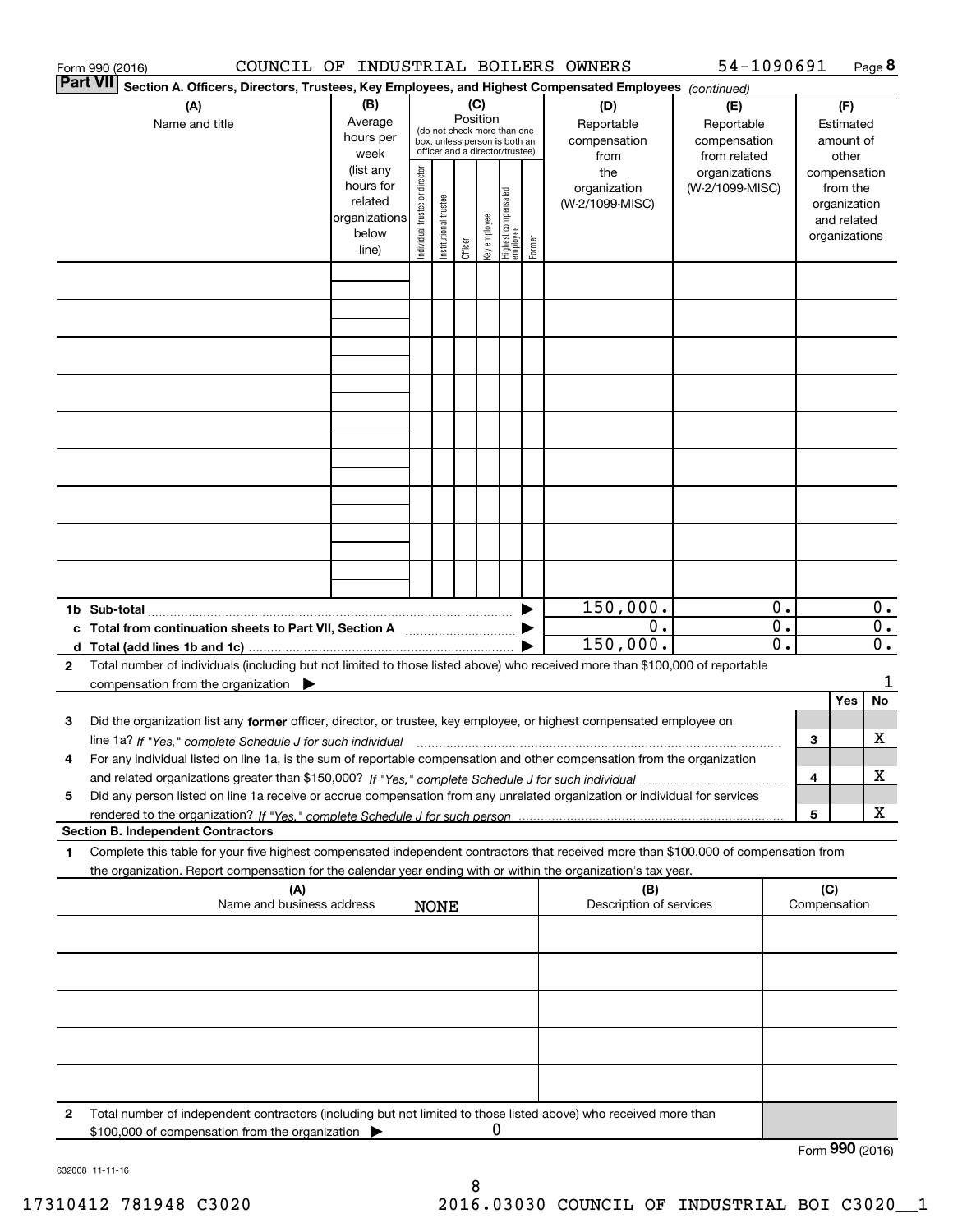|                                                           |                       | COUNCIL OF INDUSTRIAL BOILERS OWNERS<br>Form 990 (2016)                                                                                                                                                                                                                                                                            |                                          |                                  |                                                 | 54-1090691                                           | Page 9                                                             |
|-----------------------------------------------------------|-----------------------|------------------------------------------------------------------------------------------------------------------------------------------------------------------------------------------------------------------------------------------------------------------------------------------------------------------------------------|------------------------------------------|----------------------------------|-------------------------------------------------|------------------------------------------------------|--------------------------------------------------------------------|
|                                                           | <b>Part VIII</b>      | <b>Statement of Revenue</b>                                                                                                                                                                                                                                                                                                        |                                          |                                  |                                                 |                                                      |                                                                    |
|                                                           |                       | Check if Schedule O contains a response or note to any line in this Part VIII                                                                                                                                                                                                                                                      |                                          | (A)<br>Total revenue             | (B)<br>Related or<br>exempt function<br>revenue | $\overline{(C)}$<br>Unrelated<br>business<br>revenue | (D)<br>Revenue excluded<br>from tax under<br>sections<br>512 - 514 |
| Contributions, Gifts, Grants<br>and Other Similar Amounts |                       | 1a<br>1 a Federated campaigns<br> 1 <sub>b</sub>  <br>1c<br>c Fundraising events<br>1d<br>d Related organizations<br>1e<br>e Government grants (contributions)<br>f All other contributions, gifts, grants, and<br>similar amounts not included above $\frac{1}{11}$<br><b>g</b> Noncash contributions included in lines 1a-1f: \$ | 758,165.                                 |                                  |                                                 |                                                      |                                                                    |
|                                                           |                       |                                                                                                                                                                                                                                                                                                                                    |                                          | 758,165.                         |                                                 |                                                      |                                                                    |
| Program Service<br>Revenue                                | b<br>c<br>d           | 2 a MEETINGS/CONFERENCES<br>PROCEEDINGS<br><u> 1980 - Jan Barnett, fransk politiker (d. 1980)</u>                                                                                                                                                                                                                                  | <b>Business Code</b><br>900099<br>900099 | 238,187.<br>606.                 | 238,187.<br>606.                                |                                                      |                                                                    |
|                                                           | е<br>3                | f All other program service revenue<br>Investment income (including dividends, interest, and                                                                                                                                                                                                                                       |                                          | 238,793.                         |                                                 |                                                      |                                                                    |
|                                                           | 4<br>5                | Income from investment of tax-exempt bond proceeds<br>(i) Real                                                                                                                                                                                                                                                                     | ▶                                        | 3,883.                           | 3,883.                                          |                                                      |                                                                    |
|                                                           |                       | <b>6 a</b> Gross rents<br>b Less: rental expenses<br><b>c</b> Rental income or (loss) $\ldots$<br><b>d</b> Net rental income or (loss)<br>(i) Securities<br>7 a Gross amount from sales of                                                                                                                                         | (ii) Personal<br>(ii) Other              |                                  |                                                 |                                                      |                                                                    |
|                                                           |                       | assets other than inventory<br><b>b</b> Less: cost or other basis<br>and sales expenses                                                                                                                                                                                                                                            |                                          |                                  |                                                 |                                                      |                                                                    |
| <b>Other Revenue</b>                                      |                       | 8 a Gross income from fundraising events (not<br>contributions reported on line 1c). See                                                                                                                                                                                                                                           |                                          |                                  |                                                 |                                                      |                                                                    |
|                                                           |                       | <b>b</b> Less: direct expenses <i>manually contained</i>                                                                                                                                                                                                                                                                           | $\mathbf{b}$                             |                                  |                                                 |                                                      |                                                                    |
|                                                           |                       | c Net income or (loss) from fundraising events<br><b>9 a</b> Gross income from gaming activities. See                                                                                                                                                                                                                              |                                          |                                  |                                                 |                                                      |                                                                    |
|                                                           |                       | <b>b</b> Less: direct expenses <b>contained b</b> Less: direct expenses<br>c Net income or (loss) from gaming activities<br>10 a Gross sales of inventory, less returns                                                                                                                                                            | $\mathbf b$<br>$\mathbf{b}$              |                                  |                                                 |                                                      |                                                                    |
|                                                           |                       | c Net income or (loss) from sales of inventory                                                                                                                                                                                                                                                                                     |                                          |                                  |                                                 |                                                      |                                                                    |
|                                                           |                       | Miscellaneous Revenue                                                                                                                                                                                                                                                                                                              | <b>Business Code</b>                     |                                  |                                                 |                                                      |                                                                    |
|                                                           | 11 a<br>b<br>с        | <u> 1980 - Andrea Andrew Maria (h. 1980).</u><br>the contract of the contract of the contract of the contract of the contract of                                                                                                                                                                                                   |                                          |                                  |                                                 |                                                      |                                                                    |
|                                                           | d                     |                                                                                                                                                                                                                                                                                                                                    |                                          |                                  |                                                 |                                                      |                                                                    |
|                                                           |                       |                                                                                                                                                                                                                                                                                                                                    |                                          | $\blacktriangleright$ 1,000,841. | 242,676.                                        | 0.                                                   | 0.                                                                 |
|                                                           | 12<br>632009 11-11-16 |                                                                                                                                                                                                                                                                                                                                    |                                          |                                  |                                                 |                                                      | Form 990 (2016)                                                    |

632009 11-11-16

9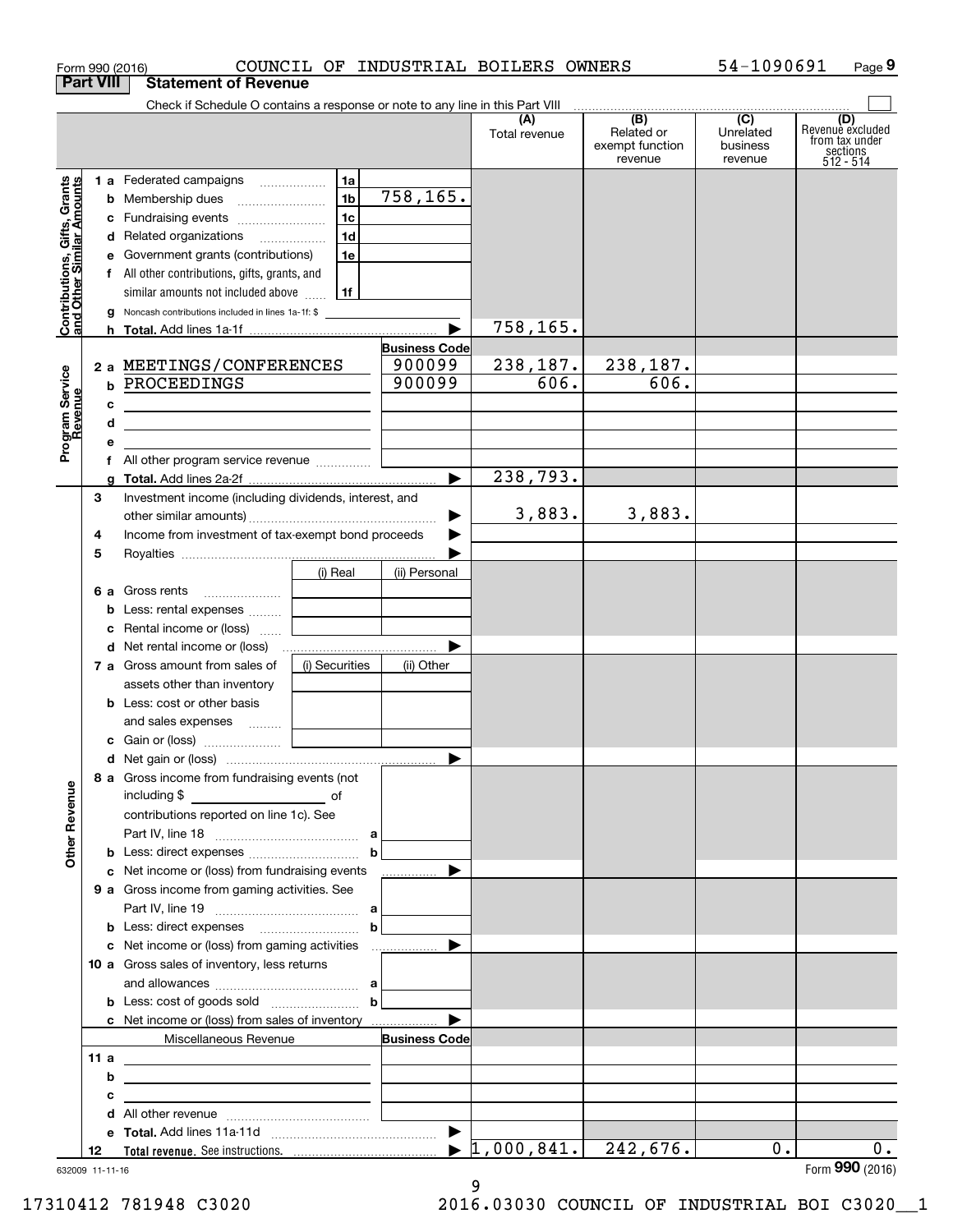**Part IX Statement of Functional Expenses**

 $_{\rm Form}$   $_{990}$  (2016)  $_{\rm PQe}$  COUNCIL OF INDUSTRIAL BOILERS OWNERS  $_{\rm 54-1090691}$   $_{\rm Page}$ **10**

|              | Section 501(c)(3) and 501(c)(4) organizations must complete all columns. All other organizations must complete column (A).<br>Check if Schedule O contains a response or note to any line in this Part IX |                       |                             |                                    |                         |  |  |  |  |  |
|--------------|-----------------------------------------------------------------------------------------------------------------------------------------------------------------------------------------------------------|-----------------------|-----------------------------|------------------------------------|-------------------------|--|--|--|--|--|
|              | Do not include amounts reported on lines 6b,                                                                                                                                                              | (A)<br>Total expenses | (B)                         | (C)                                | (D)                     |  |  |  |  |  |
|              | 7b, 8b, 9b, and 10b of Part VIII.                                                                                                                                                                         |                       | Program service<br>expenses | Management and<br>general expenses | Fundraising<br>expenses |  |  |  |  |  |
| 1.           | Grants and other assistance to domestic organizations                                                                                                                                                     |                       |                             |                                    |                         |  |  |  |  |  |
|              | and domestic governments. See Part IV, line 21                                                                                                                                                            |                       |                             |                                    |                         |  |  |  |  |  |
| $\mathbf{2}$ | Grants and other assistance to domestic                                                                                                                                                                   |                       |                             |                                    |                         |  |  |  |  |  |
|              | individuals. See Part IV, line 22                                                                                                                                                                         |                       |                             |                                    |                         |  |  |  |  |  |
| 3            | Grants and other assistance to foreign                                                                                                                                                                    |                       |                             |                                    |                         |  |  |  |  |  |
|              | organizations, foreign governments, and foreign                                                                                                                                                           |                       |                             |                                    |                         |  |  |  |  |  |
|              | individuals. See Part IV, lines 15 and 16                                                                                                                                                                 |                       |                             |                                    |                         |  |  |  |  |  |
| 4            | Benefits paid to or for members                                                                                                                                                                           |                       |                             |                                    |                         |  |  |  |  |  |
| 5            | Compensation of current officers, directors,                                                                                                                                                              |                       |                             |                                    |                         |  |  |  |  |  |
|              | trustees, and key employees                                                                                                                                                                               | 150,000.              | 112,500.                    | 37,500.                            |                         |  |  |  |  |  |
| 6            | Compensation not included above, to disqualified                                                                                                                                                          |                       |                             |                                    |                         |  |  |  |  |  |
|              | persons (as defined under section 4958(f)(1)) and                                                                                                                                                         |                       |                             |                                    |                         |  |  |  |  |  |
|              | persons described in section 4958(c)(3)(B)<br>1.1.1.1.1.1.1                                                                                                                                               | 125,549.              | 94, 162.                    | 31,387.                            |                         |  |  |  |  |  |
| 7<br>8       | Pension plan accruals and contributions (include                                                                                                                                                          |                       |                             |                                    |                         |  |  |  |  |  |
|              | section 401(k) and 403(b) employer contributions)                                                                                                                                                         | 22,009.               | 16,507.                     | 5,502.                             |                         |  |  |  |  |  |
| 9            |                                                                                                                                                                                                           |                       |                             |                                    |                         |  |  |  |  |  |
| 10           |                                                                                                                                                                                                           | 19,647.               | 14,735.                     | 4,912.                             |                         |  |  |  |  |  |
| 11           | Fees for services (non-employees):                                                                                                                                                                        |                       |                             |                                    |                         |  |  |  |  |  |
|              |                                                                                                                                                                                                           |                       |                             |                                    |                         |  |  |  |  |  |
| b            |                                                                                                                                                                                                           | 201,884.              | 151,413.                    | 50,471.                            |                         |  |  |  |  |  |
| c            |                                                                                                                                                                                                           | 10,375.               | 7,781.                      | 2,594.                             |                         |  |  |  |  |  |
| d            |                                                                                                                                                                                                           | 39,339.               | 29,504.                     | 9,835.                             |                         |  |  |  |  |  |
| е            | Professional fundraising services. See Part IV, line 17                                                                                                                                                   |                       |                             |                                    |                         |  |  |  |  |  |
| f            | Investment management fees                                                                                                                                                                                |                       |                             |                                    |                         |  |  |  |  |  |
|              | g Other. (If line 11g amount exceeds 10% of line 25,                                                                                                                                                      |                       |                             |                                    |                         |  |  |  |  |  |
|              | column (A) amount, list line 11g expenses on Sch 0.)                                                                                                                                                      | 27,336.               | 20,502.                     | 6,834.                             |                         |  |  |  |  |  |
| 12           |                                                                                                                                                                                                           |                       |                             |                                    |                         |  |  |  |  |  |
| 13           |                                                                                                                                                                                                           | 10,827.               | 8,120.                      | 2,707.                             |                         |  |  |  |  |  |
| 14           |                                                                                                                                                                                                           | 11,609.               | 8,707.                      | 2,902.                             |                         |  |  |  |  |  |
| 15           |                                                                                                                                                                                                           | 49,887.               | 37,415.                     | 12,472.                            |                         |  |  |  |  |  |
| 16           |                                                                                                                                                                                                           | 76,937.               | 57,703.                     | 19, 234.                           |                         |  |  |  |  |  |
| 17           | Payments of travel or entertainment expenses                                                                                                                                                              |                       |                             |                                    |                         |  |  |  |  |  |
| 18           | for any federal, state, or local public officials                                                                                                                                                         |                       |                             |                                    |                         |  |  |  |  |  |
| 19           | Conferences, conventions, and meetings                                                                                                                                                                    | 165, 421.             | 124,066.                    | 41,355.                            |                         |  |  |  |  |  |
| 20           | Interest                                                                                                                                                                                                  |                       |                             |                                    |                         |  |  |  |  |  |
| 21           |                                                                                                                                                                                                           |                       |                             |                                    |                         |  |  |  |  |  |
| 22           | Depreciation, depletion, and amortization                                                                                                                                                                 |                       |                             |                                    |                         |  |  |  |  |  |
| 23           | Insurance                                                                                                                                                                                                 | 26,141.               |                             | 26, 141.                           |                         |  |  |  |  |  |
| 24           | Other expenses. Itemize expenses not covered                                                                                                                                                              |                       |                             |                                    |                         |  |  |  |  |  |
|              | above. (List miscellaneous expenses in line 24e. If line<br>24e amount exceeds 10% of line 25, column (A)                                                                                                 |                       |                             |                                    |                         |  |  |  |  |  |
|              | amount, list line 24e expenses on Schedule O.)                                                                                                                                                            |                       |                             |                                    |                         |  |  |  |  |  |
|              | TECHNICAL ASSISTANCE                                                                                                                                                                                      | 53, 169.              | 53, 169.                    |                                    |                         |  |  |  |  |  |
| b            | COALITION ACTIVITIES                                                                                                                                                                                      | 40,766.               | 40,766.                     |                                    |                         |  |  |  |  |  |
|              | BANK AND CREDIT CHARGES                                                                                                                                                                                   | 11,960.               | 11,960.                     |                                    |                         |  |  |  |  |  |
| d            | POSTAGE                                                                                                                                                                                                   | 9,013.<br>25,074.     | 6,760.<br>18,736.           | 2, 253.<br>6,338.                  |                         |  |  |  |  |  |
|              | e All other expenses<br>Total functional expenses. Add lines 1 through 24e                                                                                                                                | 1,076,943.            | 814,506.                    | 262,437.                           | 0.                      |  |  |  |  |  |
| 25<br>26     | Joint costs. Complete this line only if the organization                                                                                                                                                  |                       |                             |                                    |                         |  |  |  |  |  |
|              | reported in column (B) joint costs from a combined                                                                                                                                                        |                       |                             |                                    |                         |  |  |  |  |  |
|              | educational campaign and fundraising solicitation.                                                                                                                                                        |                       |                             |                                    |                         |  |  |  |  |  |
|              | Check here $\blacktriangleright$<br>if following SOP 98-2 (ASC 958-720)                                                                                                                                   |                       |                             |                                    |                         |  |  |  |  |  |

10

632010 11-11-16

Form (2016) **990**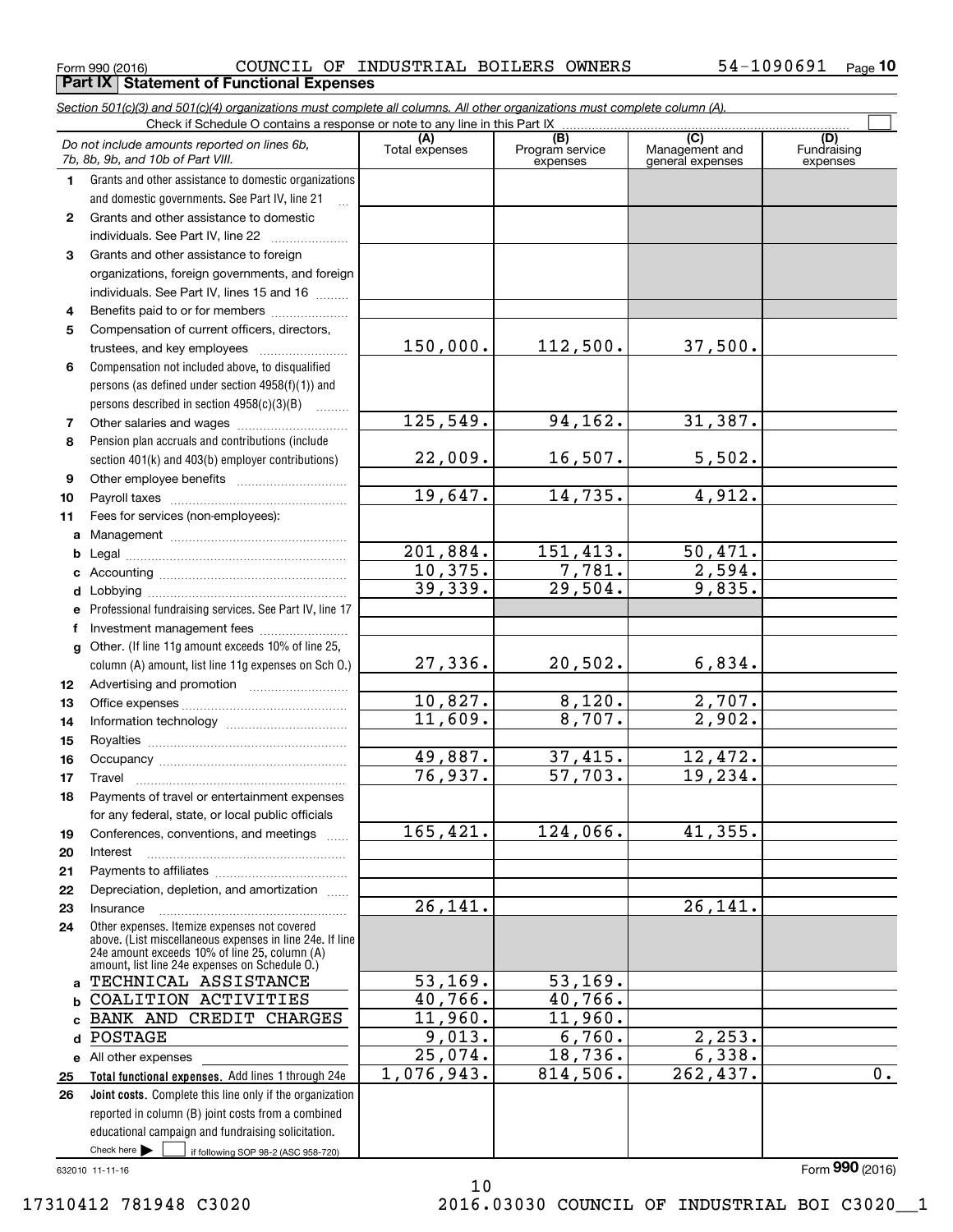Form (2016) **990**

|                             |          |                                                                                                                              | (A)<br>Beginning of year |                 | (B)<br>End of year     |
|-----------------------------|----------|------------------------------------------------------------------------------------------------------------------------------|--------------------------|-----------------|------------------------|
|                             | 1        |                                                                                                                              | 547,740.                 | $\mathbf{1}$    | 274,884.               |
|                             | 2        |                                                                                                                              | 654,908.                 | $\mathbf{2}$    | 683,099.               |
|                             | з        |                                                                                                                              |                          | 3               |                        |
|                             | 4        |                                                                                                                              |                          | 4               |                        |
|                             | 5        | Loans and other receivables from current and former officers, directors,                                                     |                          |                 |                        |
|                             |          | trustees, key employees, and highest compensated employees. Complete                                                         |                          |                 |                        |
|                             |          |                                                                                                                              |                          | 5               |                        |
|                             | 6        | Loans and other receivables from other disqualified persons (as defined under                                                |                          |                 |                        |
|                             |          | section 4958(f)(1)), persons described in section 4958(c)(3)(B), and contributing                                            |                          |                 |                        |
|                             |          | employers and sponsoring organizations of section 501(c)(9) voluntary                                                        |                          |                 |                        |
|                             |          | employees' beneficiary organizations (see instr). Complete Part II of Sch L                                                  |                          | 6               |                        |
| Assets                      | 7        |                                                                                                                              |                          | $\overline{7}$  |                        |
|                             | 8        |                                                                                                                              |                          | 8               |                        |
|                             | 9        | Prepaid expenses and deferred charges                                                                                        | 7,250.                   | 9               | 10,650.                |
|                             |          | <b>10a</b> Land, buildings, and equipment: cost or other                                                                     |                          |                 |                        |
|                             |          | basis. Complete Part VI of Schedule D  10a                                                                                   |                          |                 |                        |
|                             |          | <u>10</u> b<br><b>b</b> Less: accumulated depreciation                                                                       |                          | 10 <sub>c</sub> |                        |
|                             | 11       |                                                                                                                              |                          | 11              |                        |
|                             | 12       |                                                                                                                              |                          | 12              |                        |
|                             | 13       |                                                                                                                              |                          | 13              |                        |
|                             | 14       |                                                                                                                              |                          | 14              |                        |
|                             | 15       |                                                                                                                              | 10,000.                  | 15              | 10,000.                |
|                             | 16       |                                                                                                                              | 1, 219, 898.             | 16              | 978, 633.              |
|                             | 17       |                                                                                                                              | 15,000.                  | 17              | 19,973.                |
|                             | 18       |                                                                                                                              |                          | 18              |                        |
|                             | 19       |                                                                                                                              | 318,732.                 | 19              | 161,834.               |
|                             | 20       |                                                                                                                              |                          | 20              |                        |
|                             | 21       | Escrow or custodial account liability. Complete Part IV of Schedule D<br>$\overline{\phantom{a}}$                            |                          | 21              |                        |
|                             | 22       | Loans and other payables to current and former officers, directors, trustees,                                                |                          |                 |                        |
|                             |          | key employees, highest compensated employees, and disqualified persons.                                                      |                          |                 |                        |
| Liabilities                 |          |                                                                                                                              |                          | 22              |                        |
|                             | 23       | Secured mortgages and notes payable to unrelated third parties                                                               |                          | 23              |                        |
|                             | 24       |                                                                                                                              |                          | 24              |                        |
|                             | 25       | Other liabilities (including federal income tax, payables to related third                                                   |                          |                 |                        |
|                             |          | parties, and other liabilities not included on lines 17-24). Complete Part X of                                              |                          |                 |                        |
|                             |          | Schedule D                                                                                                                   | 35, 247.<br>368,979.     | 25              | 22,009.<br>203,816.    |
|                             | 26       |                                                                                                                              |                          | 26              |                        |
|                             |          | Organizations that follow SFAS 117 (ASC 958), check here $\blacktriangleright \begin{array}{c} \boxed{X} \\ \end{array}$ and |                          |                 |                        |
|                             |          | complete lines 27 through 29, and lines 33 and 34.                                                                           | 850,919.                 | 27              | 774,817.               |
|                             | 27       |                                                                                                                              |                          | 28              |                        |
|                             | 28<br>29 | Permanently restricted net assets                                                                                            |                          | 29              |                        |
|                             |          | Organizations that do not follow SFAS 117 (ASC 958), check here ▶ │                                                          |                          |                 |                        |
|                             |          | and complete lines 30 through 34.                                                                                            |                          |                 |                        |
| Net Assets or Fund Balances | 30       |                                                                                                                              |                          | 30              |                        |
|                             | 31       | Paid-in or capital surplus, or land, building, or equipment fund                                                             |                          | 31              |                        |
|                             | 32       | Retained earnings, endowment, accumulated income, or other funds                                                             |                          | 32              |                        |
|                             | 33       |                                                                                                                              | 850,919.                 | 33              | 774,817.               |
|                             | 34       |                                                                                                                              | $\overline{1,219,898}$ . | 34              | $\overline{978,633}$ . |

**Part X Balance Sheet**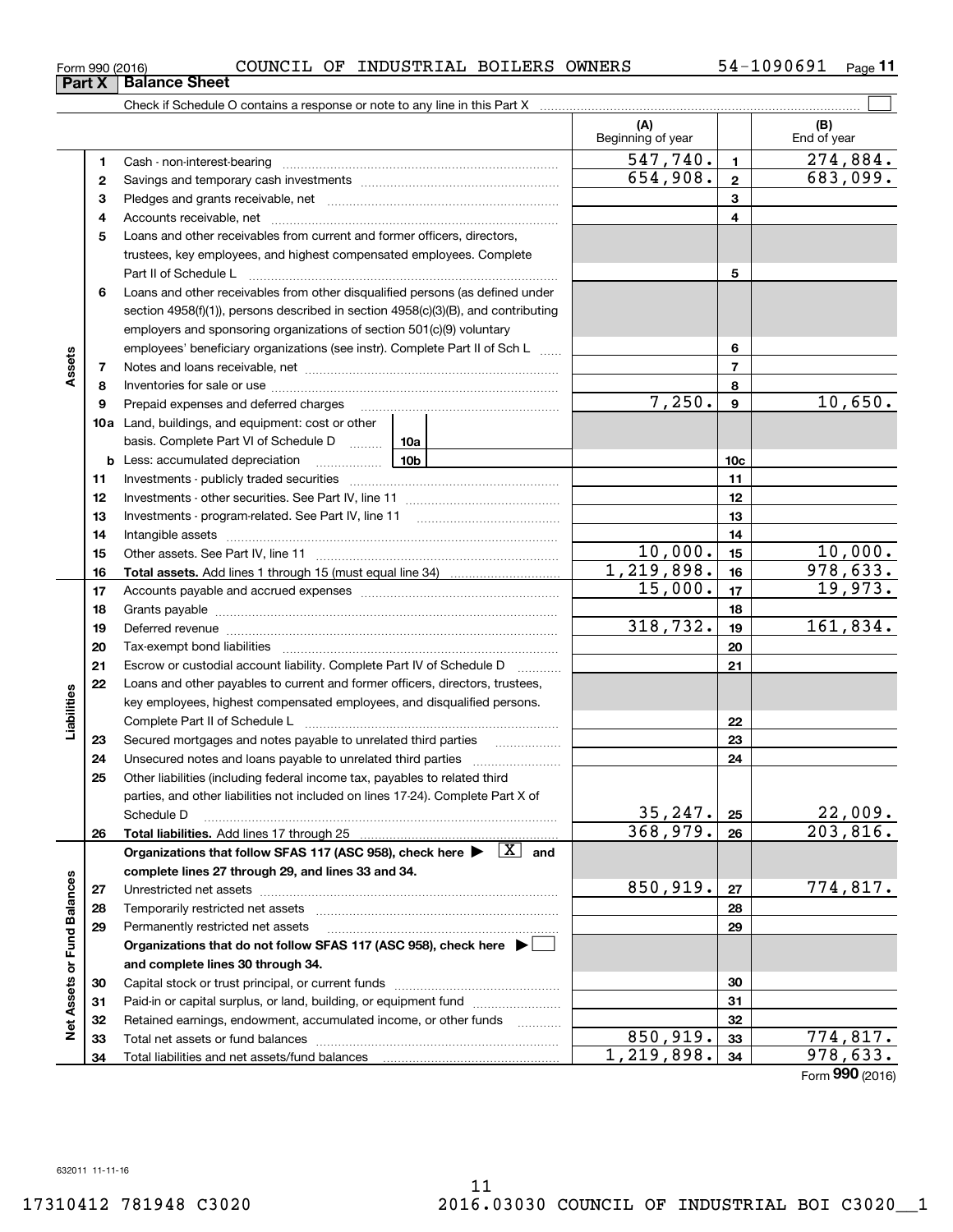|    | COUNCIL OF INDUSTRIAL BOILERS OWNERS<br>Form 990 (2016)                                                                                                                  |                | 54-1090691     |             | Page 12 |
|----|--------------------------------------------------------------------------------------------------------------------------------------------------------------------------|----------------|----------------|-------------|---------|
|    | <b>Reconciliation of Net Assets</b><br>Part XI                                                                                                                           |                |                |             |         |
|    | Check if Schedule O contains a response or note to any line in this Part XI                                                                                              |                |                |             |         |
|    |                                                                                                                                                                          |                |                |             |         |
| 1  | Total revenue (must equal Part VIII, column (A), line 12)                                                                                                                | 1              | 1,000,841.     |             |         |
| 2  |                                                                                                                                                                          | $\mathbf{2}$   | 1,076,943.     |             |         |
| З  | Revenue less expenses. Subtract line 2 from line 1                                                                                                                       | 3              | $-76, 102.$    |             |         |
| 4  |                                                                                                                                                                          | $\overline{4}$ | 850,919.       |             |         |
| 5  | Net unrealized gains (losses) on investments                                                                                                                             | 5              |                |             |         |
| 6  | Donated services and use of facilities                                                                                                                                   | 6              |                |             |         |
| 7  | Investment expenses                                                                                                                                                      | $\overline{7}$ |                |             |         |
| 8  | Prior period adjustments                                                                                                                                                 | 8              |                |             |         |
| 9  | Other changes in net assets or fund balances (explain in Schedule O)                                                                                                     | 9              |                |             | 0.      |
| 10 | Net assets or fund balances at end of year. Combine lines 3 through 9 (must equal Part X, line 33,                                                                       |                |                |             |         |
|    | column (B))                                                                                                                                                              | 10             | 774,817.       |             |         |
|    | Part XII Financial Statements and Reporting                                                                                                                              |                |                |             |         |
|    | Check if Schedule O contains a response or note to any line in this Part XII [11] [11] [11] Check if Schedule O contains a response or note to any line in this Part XII |                |                |             | ΙX.     |
|    |                                                                                                                                                                          |                |                | Yes         | No      |
| 1. | $\boxed{\mathbf{X}}$ Accrual<br>Accounting method used to prepare the Form 990: <u>June</u> Cash<br>Other<br>$\mathbf{1}$                                                |                |                |             |         |
|    | If the organization changed its method of accounting from a prior year or checked "Other," explain in Schedule O.                                                        |                |                |             |         |
|    | 2a Were the organization's financial statements compiled or reviewed by an independent accountant?                                                                       |                | 2a             | X           |         |
|    | If "Yes," check a box below to indicate whether the financial statements for the year were compiled or reviewed on a                                                     |                |                |             |         |
|    | separate basis, consolidated basis, or both:                                                                                                                             |                |                |             |         |
|    | $\lfloor x \rfloor$ Separate basis<br><b>Consolidated basis</b><br>Both consolidated and separate basis                                                                  |                |                |             |         |
|    | <b>b</b> Were the organization's financial statements audited by an independent accountant?                                                                              |                | 2 <sub>b</sub> |             | х       |
|    | If "Yes," check a box below to indicate whether the financial statements for the year were audited on a separate basis,                                                  |                |                |             |         |
|    | consolidated basis, or both:                                                                                                                                             |                |                |             |         |
|    | Consolidated basis<br>Separate basis<br>Both consolidated and separate basis                                                                                             |                |                |             |         |
|    | c If "Yes" to line 2a or 2b, does the organization have a committee that assumes responsibility for oversight of the audit,                                              |                |                |             |         |
|    |                                                                                                                                                                          |                | 2c             | $\mathbf X$ |         |
|    | If the organization changed either its oversight process or selection process during the tax year, explain in Schedule O.                                                |                |                |             |         |
|    | 3a As a result of a federal award, was the organization required to undergo an audit or audits as set forth in the Single Audit                                          |                |                |             |         |
|    |                                                                                                                                                                          |                | 3a             |             | x       |
|    | <b>b</b> If "Yes," did the organization undergo the required audit or audits? If the organization did not undergo the required audit                                     |                |                |             |         |
|    | or audits, explain why in Schedule O and describe any steps taken to undergo such audits matures and the matur                                                           |                | 3b             | $000 - 1$   |         |
|    |                                                                                                                                                                          |                |                |             |         |

Form (2016) **990**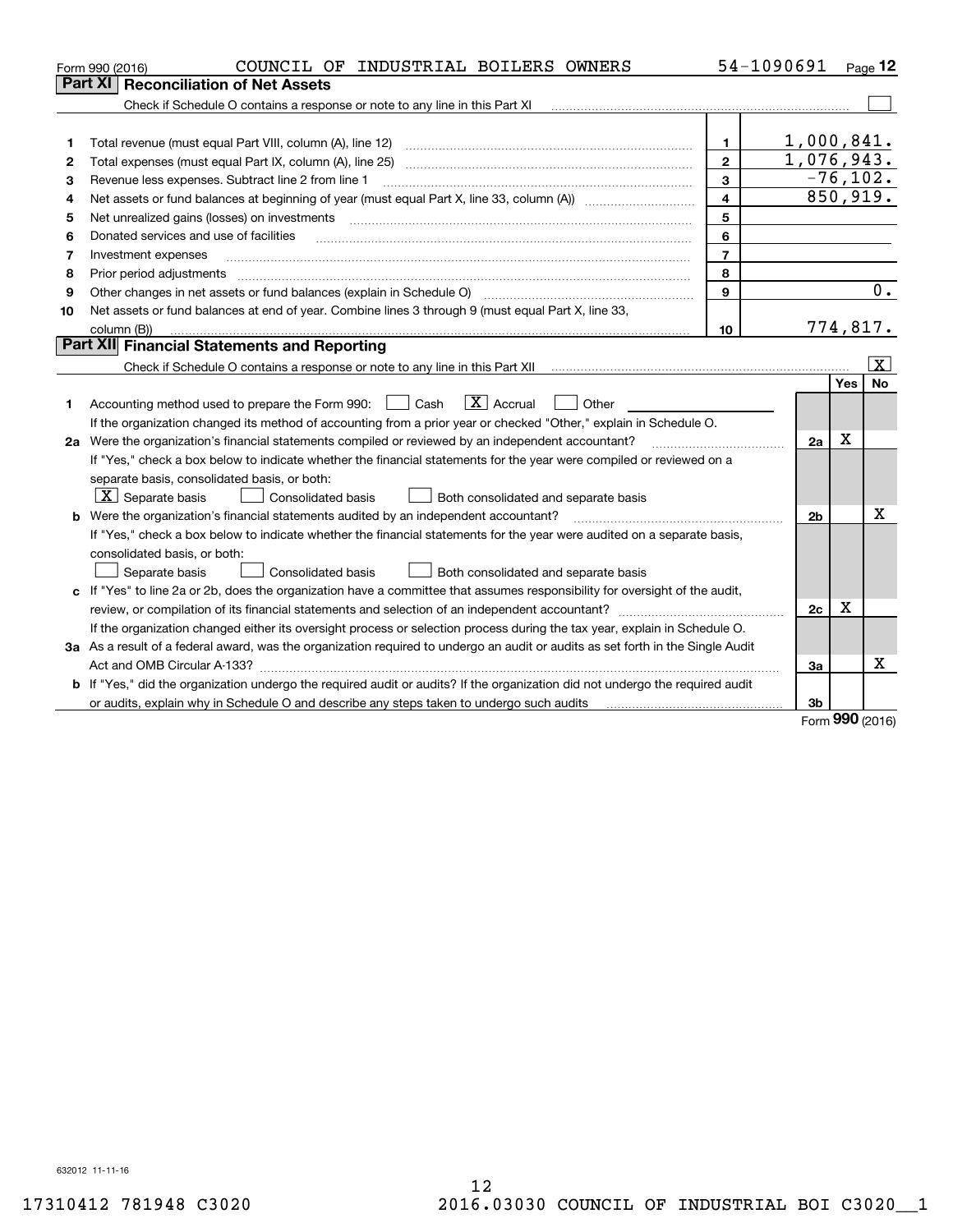| <b>SCHEDULE C</b>                                      | <b>Political Campaign and Lobbying Activities</b>                                                                                                                                                                                                                                                                                                                                                                                                                      | OMB No. 1545-0047                                                                                                                                                                                                                                                                             |           |                                                                             |                          |                                                                                                                                                             |  |  |  |
|--------------------------------------------------------|------------------------------------------------------------------------------------------------------------------------------------------------------------------------------------------------------------------------------------------------------------------------------------------------------------------------------------------------------------------------------------------------------------------------------------------------------------------------|-----------------------------------------------------------------------------------------------------------------------------------------------------------------------------------------------------------------------------------------------------------------------------------------------|-----------|-----------------------------------------------------------------------------|--------------------------|-------------------------------------------------------------------------------------------------------------------------------------------------------------|--|--|--|
| (Form 990 or 990-EZ)                                   |                                                                                                                                                                                                                                                                                                                                                                                                                                                                        | For Organizations Exempt From Income Tax Under section 501(c) and section 527                                                                                                                                                                                                                 |           |                                                                             |                          |                                                                                                                                                             |  |  |  |
|                                                        |                                                                                                                                                                                                                                                                                                                                                                                                                                                                        | Complete if the organization is described below. Attach to Form 990 or Form 990-EZ.                                                                                                                                                                                                           |           |                                                                             |                          |                                                                                                                                                             |  |  |  |
| Department of the Treasury<br>Internal Revenue Service |                                                                                                                                                                                                                                                                                                                                                                                                                                                                        | Information about Schedule C (Form 990 or 990-EZ) and its instructions is at www.irs.gov/form990.                                                                                                                                                                                             |           |                                                                             |                          | Open to Public<br>Inspection                                                                                                                                |  |  |  |
|                                                        |                                                                                                                                                                                                                                                                                                                                                                                                                                                                        | If the organization answered "Yes," on Form 990, Part IV, line 3, or Form 990-EZ, Part V, line 46 (Political Campaign Activities), then                                                                                                                                                       |           |                                                                             |                          |                                                                                                                                                             |  |  |  |
|                                                        |                                                                                                                                                                                                                                                                                                                                                                                                                                                                        | • Section 501(c)(3) organizations: Complete Parts I-A and B. Do not complete Part I-C.                                                                                                                                                                                                        |           |                                                                             |                          |                                                                                                                                                             |  |  |  |
|                                                        |                                                                                                                                                                                                                                                                                                                                                                                                                                                                        | • Section 501(c) (other than section 501(c)(3)) organizations: Complete Parts I-A and C below. Do not complete Part I-B.                                                                                                                                                                      |           |                                                                             |                          |                                                                                                                                                             |  |  |  |
| • Section 527 organizations: Complete Part I-A only.   |                                                                                                                                                                                                                                                                                                                                                                                                                                                                        |                                                                                                                                                                                                                                                                                               |           |                                                                             |                          |                                                                                                                                                             |  |  |  |
|                                                        |                                                                                                                                                                                                                                                                                                                                                                                                                                                                        | If the organization answered "Yes," on Form 990, Part IV, line 4, or Form 990-EZ, Part VI, line 47 (Lobbying Activities), then                                                                                                                                                                |           |                                                                             |                          |                                                                                                                                                             |  |  |  |
|                                                        |                                                                                                                                                                                                                                                                                                                                                                                                                                                                        | • Section 501(c)(3) organizations that have filed Form 5768 (election under section 501(h)): Complete Part II-A. Do not complete Part II-B.                                                                                                                                                   |           |                                                                             |                          |                                                                                                                                                             |  |  |  |
|                                                        |                                                                                                                                                                                                                                                                                                                                                                                                                                                                        | • Section 501(c)(3) organizations that have NOT filed Form 5768 (election under section 501(h)): Complete Part II-B. Do not complete Part II-A.                                                                                                                                               |           |                                                                             |                          |                                                                                                                                                             |  |  |  |
| Tax) (see separate instructions), then                 |                                                                                                                                                                                                                                                                                                                                                                                                                                                                        | If the organization answered "Yes," on Form 990, Part IV, line 5 (Proxy Tax) (see separate instructions) or Form 990-EZ, Part V, line 35c (Proxy                                                                                                                                              |           |                                                                             |                          |                                                                                                                                                             |  |  |  |
| Name of organization                                   |                                                                                                                                                                                                                                                                                                                                                                                                                                                                        | • Section 501(c)(4), (5), or (6) organizations: Complete Part III.                                                                                                                                                                                                                            |           |                                                                             |                          | <b>Employer identification number</b>                                                                                                                       |  |  |  |
|                                                        |                                                                                                                                                                                                                                                                                                                                                                                                                                                                        | COUNCIL OF INDUSTRIAL BOILERS OWNERS                                                                                                                                                                                                                                                          |           |                                                                             |                          | 54-1090691                                                                                                                                                  |  |  |  |
| Part I-A                                               |                                                                                                                                                                                                                                                                                                                                                                                                                                                                        | Complete if the organization is exempt under section 501(c) or is a section 527 organization.                                                                                                                                                                                                 |           |                                                                             |                          |                                                                                                                                                             |  |  |  |
|                                                        |                                                                                                                                                                                                                                                                                                                                                                                                                                                                        |                                                                                                                                                                                                                                                                                               |           |                                                                             |                          |                                                                                                                                                             |  |  |  |
|                                                        |                                                                                                                                                                                                                                                                                                                                                                                                                                                                        | 1 Provide a description of the organization's direct and indirect political campaign activities in Part IV.                                                                                                                                                                                   |           |                                                                             |                          |                                                                                                                                                             |  |  |  |
| Political campaign activity expenditures<br>2          |                                                                                                                                                                                                                                                                                                                                                                                                                                                                        |                                                                                                                                                                                                                                                                                               |           |                                                                             | $\triangleright$ \$      |                                                                                                                                                             |  |  |  |
| Volunteer hours for political campaign activities<br>3 |                                                                                                                                                                                                                                                                                                                                                                                                                                                                        |                                                                                                                                                                                                                                                                                               |           |                                                                             |                          |                                                                                                                                                             |  |  |  |
|                                                        |                                                                                                                                                                                                                                                                                                                                                                                                                                                                        |                                                                                                                                                                                                                                                                                               |           |                                                                             |                          |                                                                                                                                                             |  |  |  |
| Part I-B                                               |                                                                                                                                                                                                                                                                                                                                                                                                                                                                        | Complete if the organization is exempt under section 501(c)(3).                                                                                                                                                                                                                               |           |                                                                             |                          |                                                                                                                                                             |  |  |  |
|                                                        |                                                                                                                                                                                                                                                                                                                                                                                                                                                                        | 1 Enter the amount of any excise tax incurred by the organization under section 4955                                                                                                                                                                                                          |           | $\bullet \mathsf{s} \_\_$                                                   |                          |                                                                                                                                                             |  |  |  |
| 2                                                      | $\begin{picture}(20,10) \put(0,0){\vector(1,0){10}} \put(15,0){\vector(1,0){10}} \put(15,0){\vector(1,0){10}} \put(15,0){\vector(1,0){10}} \put(15,0){\vector(1,0){10}} \put(15,0){\vector(1,0){10}} \put(15,0){\vector(1,0){10}} \put(15,0){\vector(1,0){10}} \put(15,0){\vector(1,0){10}} \put(15,0){\vector(1,0){10}} \put(15,0){\vector(1,0){10}} \put(15,0){\vector(1$<br>Enter the amount of any excise tax incurred by organization managers under section 4955 |                                                                                                                                                                                                                                                                                               |           |                                                                             |                          |                                                                                                                                                             |  |  |  |
| з                                                      | Yes<br><b>No</b>                                                                                                                                                                                                                                                                                                                                                                                                                                                       |                                                                                                                                                                                                                                                                                               |           |                                                                             |                          |                                                                                                                                                             |  |  |  |
|                                                        |                                                                                                                                                                                                                                                                                                                                                                                                                                                                        |                                                                                                                                                                                                                                                                                               |           |                                                                             |                          | Yes<br>No                                                                                                                                                   |  |  |  |
| <b>b</b> If "Yes," describe in Part IV.<br>Part I-C    |                                                                                                                                                                                                                                                                                                                                                                                                                                                                        | Complete if the organization is exempt under section 501(c), except section 501(c)(3).                                                                                                                                                                                                        |           |                                                                             |                          |                                                                                                                                                             |  |  |  |
|                                                        |                                                                                                                                                                                                                                                                                                                                                                                                                                                                        |                                                                                                                                                                                                                                                                                               |           |                                                                             |                          |                                                                                                                                                             |  |  |  |
|                                                        |                                                                                                                                                                                                                                                                                                                                                                                                                                                                        | 1 Enter the amount directly expended by the filing organization for section 527 exempt function activities                                                                                                                                                                                    |           |                                                                             | $\blacktriangleright$ \$ |                                                                                                                                                             |  |  |  |
| 2<br>exempt function activities                        |                                                                                                                                                                                                                                                                                                                                                                                                                                                                        | Enter the amount of the filing organization's funds contributed to other organizations for section 527                                                                                                                                                                                        |           |                                                                             | $\blacktriangleright$ \$ |                                                                                                                                                             |  |  |  |
| 3.                                                     |                                                                                                                                                                                                                                                                                                                                                                                                                                                                        | Total exempt function expenditures. Add lines 1 and 2. Enter here and on Form 1120-POL,                                                                                                                                                                                                       |           |                                                                             |                          |                                                                                                                                                             |  |  |  |
|                                                        |                                                                                                                                                                                                                                                                                                                                                                                                                                                                        |                                                                                                                                                                                                                                                                                               |           |                                                                             |                          |                                                                                                                                                             |  |  |  |
|                                                        |                                                                                                                                                                                                                                                                                                                                                                                                                                                                        | Did the filing organization file Form 1120-POL for this year?                                                                                                                                                                                                                                 |           |                                                                             |                          | Yes<br><b>No</b>                                                                                                                                            |  |  |  |
| 5                                                      |                                                                                                                                                                                                                                                                                                                                                                                                                                                                        | Enter the names, addresses and employer identification number (EIN) of all section 527 political organizations to which the filing organization                                                                                                                                               |           |                                                                             |                          |                                                                                                                                                             |  |  |  |
|                                                        |                                                                                                                                                                                                                                                                                                                                                                                                                                                                        | made payments. For each organization listed, enter the amount paid from the filing organization's funds. Also enter the amount of political<br>contributions received that were promptly and directly delivered to a separate political organization, such as a separate segregated fund or a |           |                                                                             |                          |                                                                                                                                                             |  |  |  |
|                                                        |                                                                                                                                                                                                                                                                                                                                                                                                                                                                        | political action committee (PAC). If additional space is needed, provide information in Part IV.                                                                                                                                                                                              |           |                                                                             |                          |                                                                                                                                                             |  |  |  |
| (a) Name                                               |                                                                                                                                                                                                                                                                                                                                                                                                                                                                        | (b) Address                                                                                                                                                                                                                                                                                   | $(c)$ EIN | (d) Amount paid from<br>filing organization's<br>funds. If none, enter -0-. |                          | (e) Amount of political<br>contributions received and<br>promptly and directly<br>delivered to a separate<br>political organization.<br>If none, enter -0-. |  |  |  |
|                                                        |                                                                                                                                                                                                                                                                                                                                                                                                                                                                        |                                                                                                                                                                                                                                                                                               |           |                                                                             |                          |                                                                                                                                                             |  |  |  |
|                                                        |                                                                                                                                                                                                                                                                                                                                                                                                                                                                        |                                                                                                                                                                                                                                                                                               |           |                                                                             |                          |                                                                                                                                                             |  |  |  |
|                                                        |                                                                                                                                                                                                                                                                                                                                                                                                                                                                        |                                                                                                                                                                                                                                                                                               |           |                                                                             |                          |                                                                                                                                                             |  |  |  |
|                                                        |                                                                                                                                                                                                                                                                                                                                                                                                                                                                        |                                                                                                                                                                                                                                                                                               |           |                                                                             |                          |                                                                                                                                                             |  |  |  |
|                                                        |                                                                                                                                                                                                                                                                                                                                                                                                                                                                        |                                                                                                                                                                                                                                                                                               |           |                                                                             |                          |                                                                                                                                                             |  |  |  |
|                                                        |                                                                                                                                                                                                                                                                                                                                                                                                                                                                        |                                                                                                                                                                                                                                                                                               |           |                                                                             |                          |                                                                                                                                                             |  |  |  |
|                                                        |                                                                                                                                                                                                                                                                                                                                                                                                                                                                        |                                                                                                                                                                                                                                                                                               |           |                                                                             |                          |                                                                                                                                                             |  |  |  |

**For Paperwork Reduction Act Notice, see the Instructions for Form 990 or 990-EZ. Schedule C (Form 990 or 990-EZ) 2016** LHA

632041 11-10-16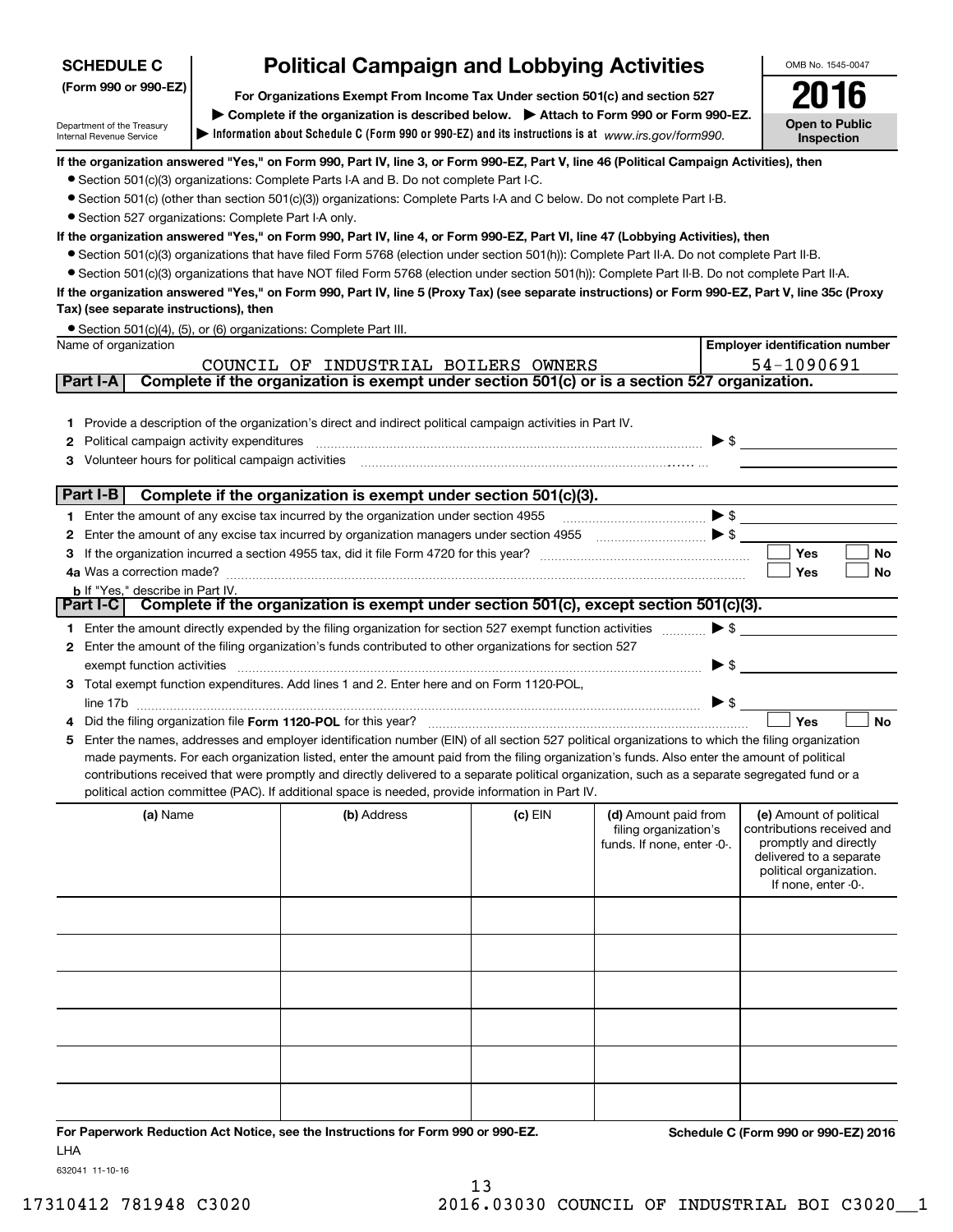| Schedule C (Form 990 or 990-EZ) 2016 COUNCIL OF INDUSTRIAL BOILERS OWNERS<br>Complete if the organization is exempt under section 501(c)(3) and filed Form 5768 (election under<br>Part II-A                                                    |                                        |                                                                                                         |            |                                        | $54 - 1090691$ Page 2          |  |  |
|-------------------------------------------------------------------------------------------------------------------------------------------------------------------------------------------------------------------------------------------------|----------------------------------------|---------------------------------------------------------------------------------------------------------|------------|----------------------------------------|--------------------------------|--|--|
| section 501(h)).<br>A Check $\blacktriangleright$<br>if the filing organization belongs to an affiliated group (and list in Part IV each affiliated group member's name, address, EIN,<br>expenses, and share of excess lobbying expenditures). |                                        |                                                                                                         |            |                                        |                                |  |  |
| <b>B</b> Check $\blacktriangleright$<br>if the filing organization checked box A and "limited control" provisions apply.                                                                                                                        |                                        |                                                                                                         |            |                                        |                                |  |  |
| (The term "expenditures" means amounts paid or incurred.)                                                                                                                                                                                       | <b>Limits on Lobbying Expenditures</b> |                                                                                                         |            | (a) Filing<br>organization's<br>totals | (b) Affiliated group<br>totals |  |  |
| 1a Total lobbying expenditures to influence public opinion (grass roots lobbying)                                                                                                                                                               |                                        |                                                                                                         |            |                                        |                                |  |  |
| <b>b</b> Total lobbying expenditures to influence a legislative body (direct lobbying)                                                                                                                                                          |                                        |                                                                                                         |            |                                        |                                |  |  |
|                                                                                                                                                                                                                                                 | с                                      |                                                                                                         |            |                                        |                                |  |  |
| Other exempt purpose expenditures<br>d                                                                                                                                                                                                          |                                        |                                                                                                         |            |                                        |                                |  |  |
|                                                                                                                                                                                                                                                 |                                        |                                                                                                         |            |                                        |                                |  |  |
| f Lobbying nontaxable amount. Enter the amount from the following table in both columns.                                                                                                                                                        |                                        |                                                                                                         |            |                                        |                                |  |  |
| If the amount on line 1e, column (a) or (b) is:                                                                                                                                                                                                 |                                        | The lobbying nontaxable amount is:                                                                      |            |                                        |                                |  |  |
| Not over \$500,000                                                                                                                                                                                                                              |                                        | 20% of the amount on line 1e.                                                                           |            |                                        |                                |  |  |
| Over \$500,000 but not over \$1,000,000                                                                                                                                                                                                         |                                        | \$100,000 plus 15% of the excess over \$500,000.                                                        |            |                                        |                                |  |  |
| Over \$1,000,000 but not over \$1,500,000                                                                                                                                                                                                       |                                        | \$175,000 plus 10% of the excess over \$1,000,000.                                                      |            |                                        |                                |  |  |
| Over \$1,500,000 but not over \$17,000,000                                                                                                                                                                                                      |                                        | \$225,000 plus 5% of the excess over \$1,500,000.                                                       |            |                                        |                                |  |  |
| Over \$17,000,000                                                                                                                                                                                                                               | \$1,000,000.                           |                                                                                                         |            |                                        |                                |  |  |
|                                                                                                                                                                                                                                                 |                                        |                                                                                                         |            |                                        |                                |  |  |
| g Grassroots nontaxable amount (enter 25% of line 1f)                                                                                                                                                                                           |                                        |                                                                                                         |            |                                        |                                |  |  |
| h Subtract line 1q from line 1a. If zero or less, enter -0-                                                                                                                                                                                     |                                        |                                                                                                         |            |                                        |                                |  |  |
| i Subtract line 1f from line 1c. If zero or less, enter 0                                                                                                                                                                                       |                                        |                                                                                                         |            |                                        |                                |  |  |
| If there is an amount other than zero on either line 1h or line 1i, did the organization file Form 4720                                                                                                                                         |                                        |                                                                                                         |            |                                        |                                |  |  |
| reporting section 4911 tax for this year?                                                                                                                                                                                                       |                                        |                                                                                                         |            |                                        | Yes<br>No                      |  |  |
| (Some organizations that made a section 501(h) election do not have to complete all of the five columns below.                                                                                                                                  |                                        | 4-Year Averaging Period Under section 501(h)<br>See the separate instructions for lines 2a through 2f.) |            |                                        |                                |  |  |
|                                                                                                                                                                                                                                                 |                                        | Lobbying Expenditures During 4-Year Averaging Period                                                    |            |                                        |                                |  |  |
| Calendar year<br>(or fiscal year beginning in)                                                                                                                                                                                                  | (a) $2013$                             | (b) $2014$                                                                                              | $(c)$ 2015 | $(d)$ 2016                             | (e) Total                      |  |  |
| 2a Lobbying nontaxable amount                                                                                                                                                                                                                   |                                        |                                                                                                         |            |                                        |                                |  |  |
| <b>b</b> Lobbying ceiling amount<br>(150% of line 2a, column(e))                                                                                                                                                                                |                                        |                                                                                                         |            |                                        |                                |  |  |
| c Total lobbying expenditures                                                                                                                                                                                                                   |                                        |                                                                                                         |            |                                        |                                |  |  |
| d Grassroots nontaxable amount                                                                                                                                                                                                                  |                                        |                                                                                                         |            |                                        |                                |  |  |
| e Grassroots ceiling amount<br>(150% of line 2d, column (e))                                                                                                                                                                                    |                                        |                                                                                                         |            |                                        |                                |  |  |
| f Grassroots lobbying expenditures                                                                                                                                                                                                              |                                        |                                                                                                         |            |                                        |                                |  |  |

**Schedule C (Form 990 or 990-EZ) 2016**

632042 11-10-16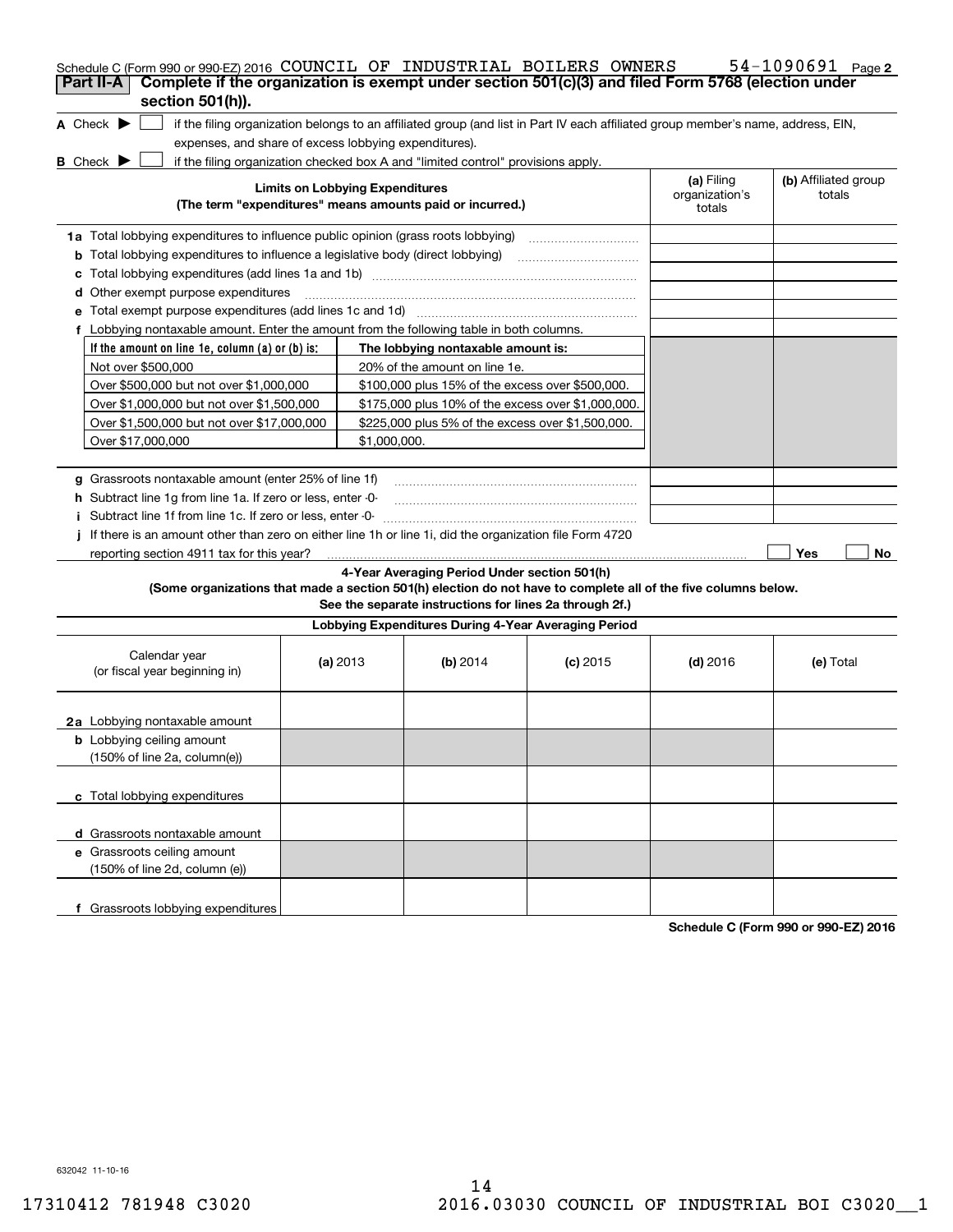### **3** Schedule C (Form 990 or 990-EZ) 2016 <code>COUNCIL OF INDUSTRIAL BOILERS OWNERS 54-1090691 Page</code> **Part II-B Complete if the organization is exempt under section 501(c)(3) and has NOT filed Form 5768 (election under section 501(h)).**

|              | For each "Yes," response on lines 1a through 1i below, provide in Part IV a detailed description                                                                                                                                                 | (a) |                | (b)    |           |
|--------------|--------------------------------------------------------------------------------------------------------------------------------------------------------------------------------------------------------------------------------------------------|-----|----------------|--------|-----------|
|              | of the lobbying activity.                                                                                                                                                                                                                        | Yes | No             | Amount |           |
| 1            | During the year, did the filing organization attempt to influence foreign, national, state or<br>local legislation, including any attempt to influence public opinion on a legislative matter<br>or referendum, through the use of:              |     |                |        |           |
|              | <b>b</b> Paid staff or management (include compensation in expenses reported on lines 1c through 1i)?                                                                                                                                            |     |                |        |           |
|              |                                                                                                                                                                                                                                                  |     |                |        |           |
|              | e Publications, or published or broadcast statements?                                                                                                                                                                                            |     |                |        |           |
|              |                                                                                                                                                                                                                                                  |     |                |        |           |
|              | g Direct contact with legislators, their staffs, government officials, or a legislative body?                                                                                                                                                    |     |                |        |           |
|              | h Rallies, demonstrations, seminars, conventions, speeches, lectures, or any similar means?<br><i>i</i> Other activities?                                                                                                                        |     |                |        |           |
|              |                                                                                                                                                                                                                                                  |     |                |        |           |
|              | 2a Did the activities in line 1 cause the organization to be not described in section 501(c)(3)?                                                                                                                                                 |     |                |        |           |
|              |                                                                                                                                                                                                                                                  |     |                |        |           |
|              | c If "Yes," enter the amount of any tax incurred by organization managers under section 4912                                                                                                                                                     |     |                |        |           |
|              | d If the filing organization incurred a section 4912 tax, did it file Form 4720 for this year?                                                                                                                                                   |     |                |        |           |
|              | Complete if the organization is exempt under section 501(c)(4), section 501(c)(5), or section<br><b>Part III-A</b><br>$501(c)(6)$ .                                                                                                              |     |                |        |           |
|              |                                                                                                                                                                                                                                                  |     |                | Yes    | No        |
| 1            |                                                                                                                                                                                                                                                  |     | 1              |        | х         |
| 2            |                                                                                                                                                                                                                                                  |     | $\mathbf{2}$   |        | X         |
| 3            | Did the organization agree to carry over lobbying and political campaign activity expenditures from the prior year?                                                                                                                              |     | 3              |        | х         |
|              | Complete if the organization is exempt under section 501(c)(4), section 501(c)(5), or section<br> Part III-B <br>501(c)(6) and if either (a) BOTH Part III-A, lines 1 and 2, are answered "No," OR (b) Part III-A, line 3, is<br>answered "Yes." |     |                |        |           |
| 1            | Dues, assessments and similar amounts from members [11] matter continuum matter assessments and similar amounts from members [11] matter continuum matter and similar amounts from members [11] matter and the state of the st                   |     | $\mathbf{1}$   |        | 758, 165. |
| $\mathbf{2}$ | Section 162(e) nondeductible lobbying and political expenditures (do not include amounts of political                                                                                                                                            |     |                |        |           |
|              | expenses for which the section 527(f) tax was paid).                                                                                                                                                                                             |     |                |        |           |
|              |                                                                                                                                                                                                                                                  |     | 2a             |        | 60,000.   |
|              | <b>b</b> Carryover from last year <b>contained to the contract of the contract of Carryover from last year contained to the contract of the contract of Carryover from last year</b>                                                             |     | 2 <sub>b</sub> |        |           |
|              |                                                                                                                                                                                                                                                  |     | 2c             |        | 60,000.   |
| з            | Aggregate amount reported in section 6033(e)(1)(A) notices of nondeductible section 162(e) dues                                                                                                                                                  |     | 3              |        | 60,000.   |
| 4            | If notices were sent and the amount on line 2c exceeds the amount on line 3, what portion of the excess                                                                                                                                          |     |                |        |           |
|              | does the organization agree to carryover to the reasonable estimate of nondeductible lobbying and political                                                                                                                                      |     |                |        |           |
|              |                                                                                                                                                                                                                                                  |     | 4              |        |           |
| 5            |                                                                                                                                                                                                                                                  |     | 5              |        |           |
| Part IV      | <b>Supplemental Information</b>                                                                                                                                                                                                                  |     |                |        |           |
|              | Provide the descriptions required for Part I-A, line 1; Part I-B, line 4; Part I-C, line 5; Part II-A (affiliated group list); Part II-A, lines 1 and 2 (see                                                                                     |     |                |        |           |
|              | instructions); and Part II-B, line 1. Also, complete this part for any additional information.                                                                                                                                                   |     |                |        |           |

**Schedule C (Form 990 or 990-EZ) 2016**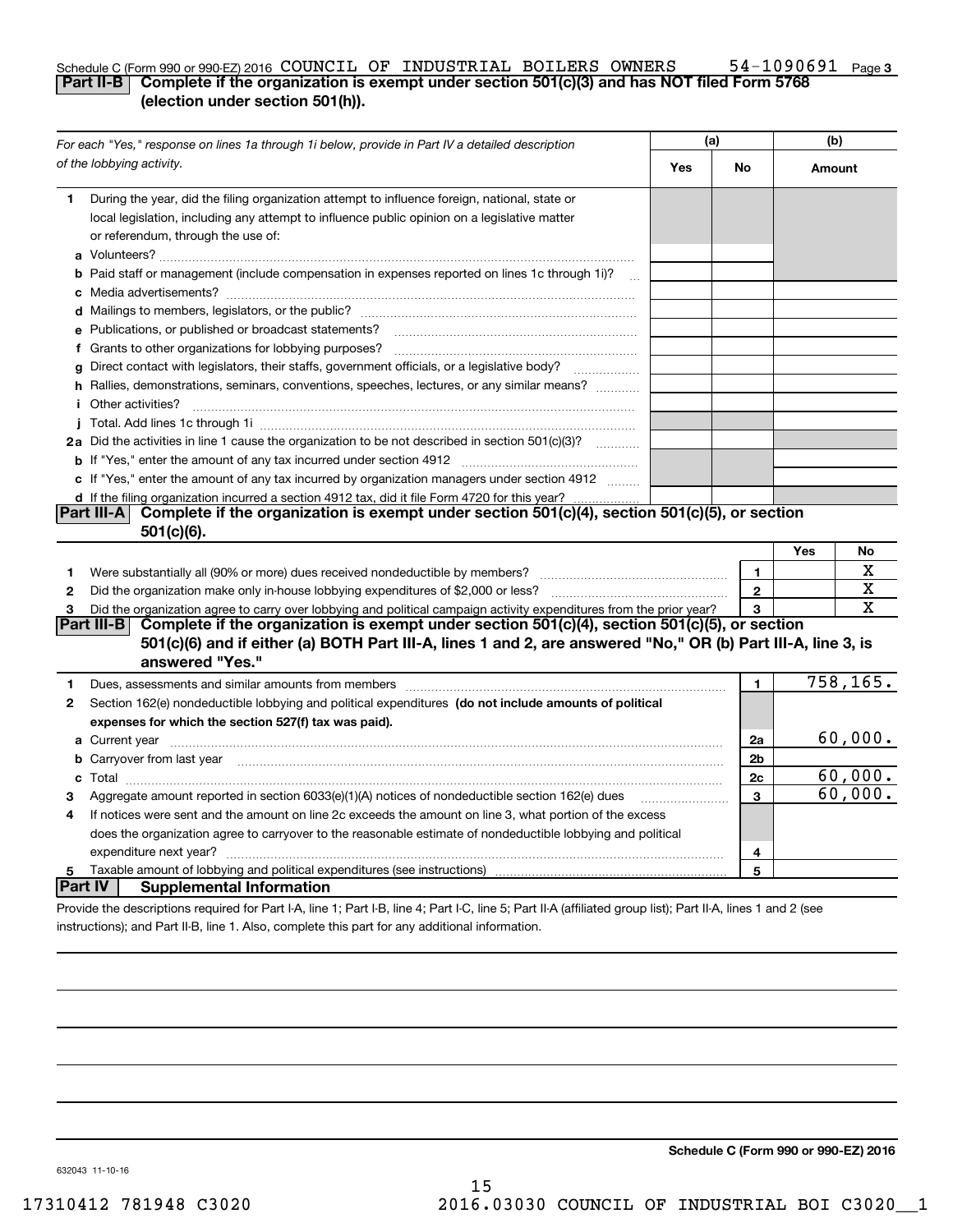| <b>Supplemental Financial Statements</b><br><b>SCHEDULE D</b><br>Complete if the organization answered "Yes" on Form 990,<br>(Form 990)<br>Part IV, line 6, 7, 8, 9, 10, 11a, 11b, 11c, 11d, 11e, 11f, 12a, or 12b.<br>Attach to Form 990.<br>Department of the Treasury<br>Information about Schedule D (Form 990) and its instructions is at www.irs.gov/form990.<br>Internal Revenue Service |                                |                                                                                                                    | OMB No. 1545-0047<br><b>Open to Public</b><br>Inspection |                                                    |                                                     |           |
|-------------------------------------------------------------------------------------------------------------------------------------------------------------------------------------------------------------------------------------------------------------------------------------------------------------------------------------------------------------------------------------------------|--------------------------------|--------------------------------------------------------------------------------------------------------------------|----------------------------------------------------------|----------------------------------------------------|-----------------------------------------------------|-----------|
|                                                                                                                                                                                                                                                                                                                                                                                                 | Name of the organization       | COUNCIL OF INDUSTRIAL BOILERS OWNERS                                                                               |                                                          |                                                    | <b>Employer identification number</b><br>54-1090691 |           |
| Part I                                                                                                                                                                                                                                                                                                                                                                                          |                                | Organizations Maintaining Donor Advised Funds or Other Similar Funds or Accounts. Complete if the                  |                                                          |                                                    |                                                     |           |
|                                                                                                                                                                                                                                                                                                                                                                                                 |                                | organization answered "Yes" on Form 990, Part IV, line 6.                                                          |                                                          |                                                    |                                                     |           |
|                                                                                                                                                                                                                                                                                                                                                                                                 |                                |                                                                                                                    | (a) Donor advised funds                                  |                                                    | (b) Funds and other accounts                        |           |
|                                                                                                                                                                                                                                                                                                                                                                                                 |                                |                                                                                                                    |                                                          |                                                    |                                                     |           |
| 2                                                                                                                                                                                                                                                                                                                                                                                               |                                | Aggregate value of contributions to (during year)                                                                  |                                                          |                                                    |                                                     |           |
| 3                                                                                                                                                                                                                                                                                                                                                                                               |                                |                                                                                                                    |                                                          |                                                    |                                                     |           |
| 4                                                                                                                                                                                                                                                                                                                                                                                               |                                |                                                                                                                    |                                                          |                                                    |                                                     |           |
| 5                                                                                                                                                                                                                                                                                                                                                                                               |                                | Did the organization inform all donors and donor advisors in writing that the assets held in donor advised funds   |                                                          |                                                    |                                                     |           |
|                                                                                                                                                                                                                                                                                                                                                                                                 |                                |                                                                                                                    |                                                          |                                                    | Yes                                                 | <b>No</b> |
| 6                                                                                                                                                                                                                                                                                                                                                                                               |                                | Did the organization inform all grantees, donors, and donor advisors in writing that grant funds can be used only  |                                                          |                                                    |                                                     |           |
|                                                                                                                                                                                                                                                                                                                                                                                                 |                                | for charitable purposes and not for the benefit of the donor or donor advisor, or for any other purpose conferring |                                                          |                                                    |                                                     |           |
|                                                                                                                                                                                                                                                                                                                                                                                                 | impermissible private benefit? |                                                                                                                    |                                                          |                                                    | Yes                                                 | <b>No</b> |
| Part II                                                                                                                                                                                                                                                                                                                                                                                         |                                | Conservation Easements. Complete if the organization answered "Yes" on Form 990, Part IV, line 7.                  |                                                          |                                                    |                                                     |           |
|                                                                                                                                                                                                                                                                                                                                                                                                 |                                | Purpose(s) of conservation easements held by the organization (check all that apply).                              |                                                          |                                                    |                                                     |           |
|                                                                                                                                                                                                                                                                                                                                                                                                 |                                | Preservation of land for public use (e.g., recreation or education)                                                |                                                          | Preservation of a historically important land area |                                                     |           |
|                                                                                                                                                                                                                                                                                                                                                                                                 |                                | Protection of natural habitat                                                                                      |                                                          | Preservation of a certified historic structure     |                                                     |           |
|                                                                                                                                                                                                                                                                                                                                                                                                 |                                | Preservation of open space                                                                                         |                                                          |                                                    |                                                     |           |

2 Complete lines 2a through 2d if the organization held a qualified conservation contribution in the form of a conservation easement on the last day of the tax year.

|   | day of the tax year.                                                                                                                                      |                | Held at the End of the Tax Year |
|---|-----------------------------------------------------------------------------------------------------------------------------------------------------------|----------------|---------------------------------|
| а | Total number of conservation easements                                                                                                                    | 2a             |                                 |
| b | Total acreage restricted by conservation easements                                                                                                        | 2 <sub>b</sub> |                                 |
| c |                                                                                                                                                           | 2c             |                                 |
| d | Number of conservation easements included in (c) acquired after 8/17/06, and not on a historic structure                                                  |                |                                 |
|   |                                                                                                                                                           | 2d             |                                 |
| 3 | Number of conservation easements modified, transferred, released, extinguished, or terminated by the organization during the tax<br>year                  |                |                                 |
| 4 | Number of states where property subject to conservation easement is located $\blacktriangleright$                                                         |                |                                 |
| 5 | Does the organization have a written policy regarding the periodic monitoring, inspection, handling of                                                    |                |                                 |
|   | violations, and enforcement of the conservation easements it holds?                                                                                       |                | Yes<br>No                       |
| 6 | Staff and volunteer hours devoted to monitoring, inspecting, handling of violations, and enforcing conservation easements during the year                 |                |                                 |
|   |                                                                                                                                                           |                |                                 |
| 7 | Amount of expenses incurred in monitoring, inspecting, handling of violations, and enforcing conservation easements during the year                       |                |                                 |
|   | $\blacktriangleright$ \$                                                                                                                                  |                |                                 |
| 8 | Does each conservation easement reported on line 2(d) above satisfy the requirements of section 170(h)(4)(B)(i)                                           |                |                                 |
|   | and section $170(h)(4)(B)(ii)?$                                                                                                                           |                | Yes<br><b>No</b>                |
| 9 | In Part XIII, describe how the organization reports conservation easements in its revenue and expense statement, and balance sheet, and                   |                |                                 |
|   | include, if applicable, the text of the footnote to the organization's financial statements that describes the organization's accounting for              |                |                                 |
|   | conservation easements.                                                                                                                                   |                |                                 |
|   | Organizations Maintaining Collections of Art, Historical Treasures, or Other Similar Assets.<br>Part III                                                  |                |                                 |
|   | Complete if the organization answered "Yes" on Form 990, Part IV, line 8.                                                                                 |                |                                 |
|   | 1a If the organization elected, as permitted under SFAS 116 (ASC 958), not to report in its revenue statement and balance sheet works of art,             |                |                                 |
|   | historical treasures, or other similar assets held for public exhibition, education, or research in furtherance of public service, provide, in Part XIII, |                |                                 |
|   | the text of the footnote to its financial statements that describes these items.                                                                          |                |                                 |
| b | If the organization elected, as permitted under SFAS 116 (ASC 958), to report in its revenue statement and balance sheet works of art, historical         |                |                                 |
|   | treasures, or other similar assets held for public exhibition, education, or research in furtherance of public service, provide the following amounts     |                |                                 |
|   | relating to these items:                                                                                                                                  |                |                                 |
|   |                                                                                                                                                           |                |                                 |
|   | (ii) Assets included in Form 990, Part X                                                                                                                  |                |                                 |
| 2 | If the organization received or held works of art, historical treasures, or other similar assets for financial gain, provide                              |                |                                 |
|   | the following amounts required to be reported under SFAS 116 (ASC 958) relating to these items:                                                           |                |                                 |
| a |                                                                                                                                                           |                |                                 |
| b |                                                                                                                                                           |                |                                 |
|   | LHA For Paperwork Reduction Act Notice, see the Instructions for Form 990.                                                                                |                | Schedule D (Form 990) 2016      |
|   | 632051 08-29-16                                                                                                                                           |                |                                 |

|   | 16 |   |                      |  |                          |
|---|----|---|----------------------|--|--------------------------|
| ◢ |    | - | $\sim$ $\sim$ $\sim$ |  | $\overline{\phantom{a}}$ |

17310412 781948 C3020 2016.03030 COUNCIL OF INDUSTRIAL BOI C3020\_\_1

**No**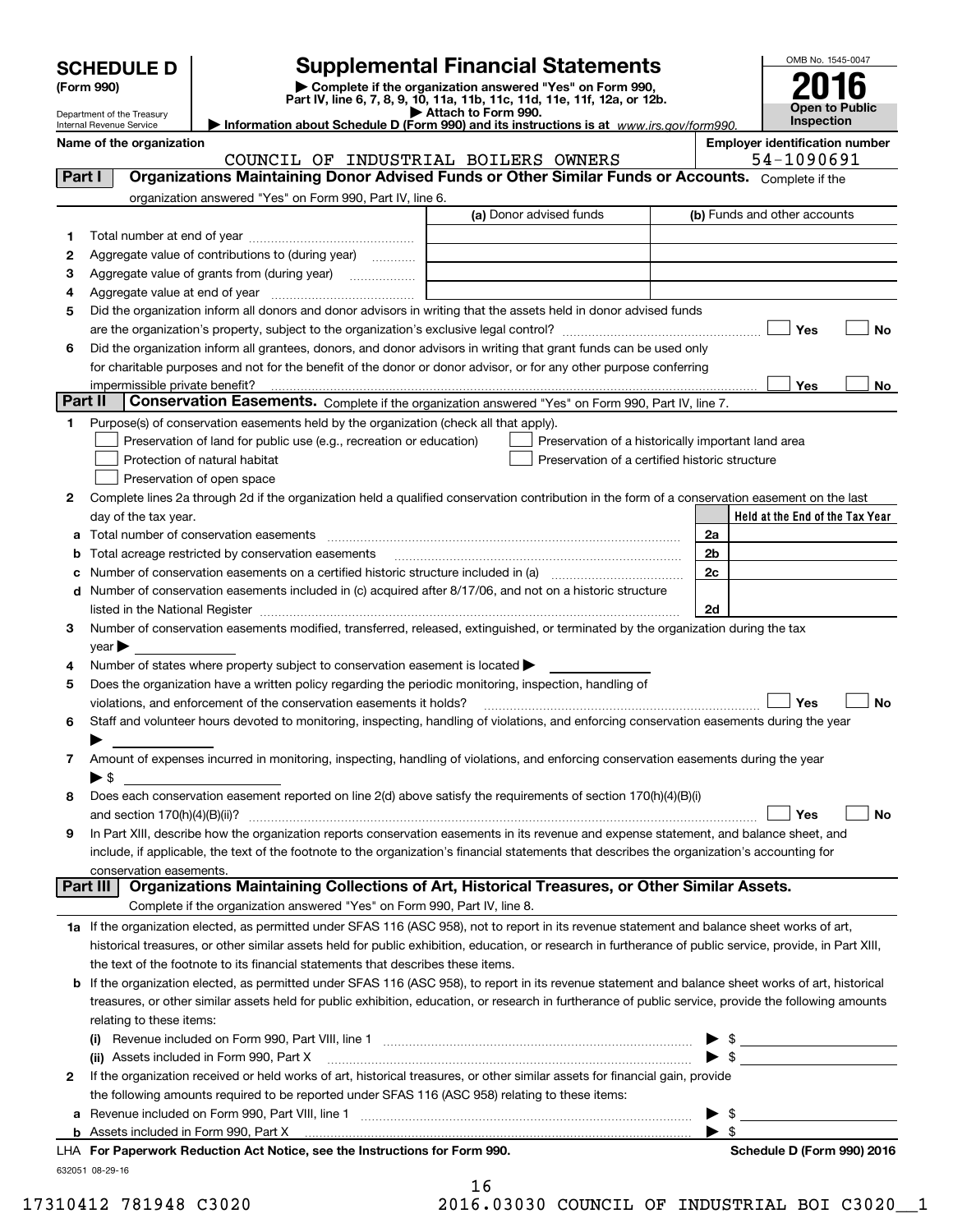|        | Schedule D (Form 990) 2016                                                                                                                                                                                                                                                                                                                           | COUNCIL OF INDUSTRIAL BOILERS OWNERS    |   |                                                                                                               |                    |                                 |          | 54-1090691 $_{Page}$ 2                     |                |     |     |
|--------|------------------------------------------------------------------------------------------------------------------------------------------------------------------------------------------------------------------------------------------------------------------------------------------------------------------------------------------------------|-----------------------------------------|---|---------------------------------------------------------------------------------------------------------------|--------------------|---------------------------------|----------|--------------------------------------------|----------------|-----|-----|
|        | Part III<br>Organizations Maintaining Collections of Art, Historical Treasures, or Other Similar Assets (continued)                                                                                                                                                                                                                                  |                                         |   |                                                                                                               |                    |                                 |          |                                            |                |     |     |
| з      | Using the organization's acquisition, accession, and other records, check any of the following that are a significant use of its collection items                                                                                                                                                                                                    |                                         |   |                                                                                                               |                    |                                 |          |                                            |                |     |     |
|        | (check all that apply):                                                                                                                                                                                                                                                                                                                              |                                         |   |                                                                                                               |                    |                                 |          |                                            |                |     |     |
| a      | Public exhibition                                                                                                                                                                                                                                                                                                                                    |                                         |   | Loan or exchange programs                                                                                     |                    |                                 |          |                                            |                |     |     |
| b      | Scholarly research                                                                                                                                                                                                                                                                                                                                   |                                         |   | Other and the contract of the contract of the contract of the contract of the contract of the contract of the |                    |                                 |          |                                            |                |     |     |
| с      | Preservation for future generations                                                                                                                                                                                                                                                                                                                  |                                         |   |                                                                                                               |                    |                                 |          |                                            |                |     |     |
| 4      | Provide a description of the organization's collections and explain how they further the organization's exempt purpose in Part XIII.                                                                                                                                                                                                                 |                                         |   |                                                                                                               |                    |                                 |          |                                            |                |     |     |
| 5      | During the year, did the organization solicit or receive donations of art, historical treasures, or other similar assets                                                                                                                                                                                                                             |                                         |   |                                                                                                               |                    |                                 |          |                                            |                |     |     |
|        | to be sold to raise funds rather than to be maintained as part of the organization's collection?                                                                                                                                                                                                                                                     |                                         |   |                                                                                                               |                    |                                 |          |                                            | Yes            |     | No  |
|        | <b>Part IV</b><br>Escrow and Custodial Arrangements. Complete if the organization answered "Yes" on Form 990, Part IV, line 9, or                                                                                                                                                                                                                    |                                         |   |                                                                                                               |                    |                                 |          |                                            |                |     |     |
|        | reported an amount on Form 990, Part X, line 21.                                                                                                                                                                                                                                                                                                     |                                         |   |                                                                                                               |                    |                                 |          |                                            |                |     |     |
|        | 1a Is the organization an agent, trustee, custodian or other intermediary for contributions or other assets not included                                                                                                                                                                                                                             |                                         |   |                                                                                                               |                    |                                 |          |                                            |                |     |     |
|        | on Form 990, Part X? [11] matter contracts and contracts and contracts are contracted and contracts are contracted and contract of the set of the set of the set of the set of the set of the set of the set of the set of the                                                                                                                       |                                         |   |                                                                                                               |                    |                                 |          |                                            | Yes            |     | No  |
|        | b If "Yes," explain the arrangement in Part XIII and complete the following table:                                                                                                                                                                                                                                                                   |                                         |   |                                                                                                               |                    |                                 |          |                                            |                |     |     |
|        |                                                                                                                                                                                                                                                                                                                                                      |                                         |   |                                                                                                               |                    |                                 |          |                                            | Amount         |     |     |
| c      |                                                                                                                                                                                                                                                                                                                                                      |                                         |   |                                                                                                               |                    |                                 | 1c       |                                            |                |     |     |
|        | Additions during the year manufactured and an annual contract of the year manufactured and all the year manufactured and all the year manufactured and all the year manufactured and all the year manufactured and all the yea                                                                                                                       |                                         |   |                                                                                                               |                    |                                 | 1d       |                                            |                |     |     |
|        | Distributions during the year manufactured and continuum and continuum and continuum and continuum and continuum                                                                                                                                                                                                                                     |                                         |   |                                                                                                               |                    |                                 | 1e<br>1f |                                            |                |     |     |
| Ť.     | Ending balance manufactured and contact the contract of the contract of the contract of the contract of the contract of the contract of the contract of the contract of the contract of the contract of the contract of the co<br>2a Did the organization include an amount on Form 990, Part X, line 21, for escrow or custodial account liability? |                                         |   |                                                                                                               |                    |                                 |          |                                            | <b>Yes</b>     |     | No  |
|        | <b>b</b> If "Yes," explain the arrangement in Part XIII. Check here if the explanation has been provided on Part XIII                                                                                                                                                                                                                                |                                         |   |                                                                                                               |                    |                                 |          |                                            |                |     |     |
| Part V | Endowment Funds. Complete if the organization answered "Yes" on Form 990, Part IV, line 10.                                                                                                                                                                                                                                                          |                                         |   |                                                                                                               |                    |                                 |          |                                            |                |     |     |
|        |                                                                                                                                                                                                                                                                                                                                                      | (a) Current year                        |   | (b) Prior year                                                                                                | (c) Two years back |                                 |          | (d) Three years back   (e) Four years back |                |     |     |
| 1a     | Beginning of year balance                                                                                                                                                                                                                                                                                                                            |                                         |   |                                                                                                               |                    |                                 |          |                                            |                |     |     |
|        |                                                                                                                                                                                                                                                                                                                                                      |                                         |   |                                                                                                               |                    |                                 |          |                                            |                |     |     |
|        | Net investment earnings, gains, and losses                                                                                                                                                                                                                                                                                                           |                                         |   |                                                                                                               |                    |                                 |          |                                            |                |     |     |
| a      |                                                                                                                                                                                                                                                                                                                                                      |                                         |   |                                                                                                               |                    |                                 |          |                                            |                |     |     |
|        | e Other expenditures for facilities                                                                                                                                                                                                                                                                                                                  |                                         |   |                                                                                                               |                    |                                 |          |                                            |                |     |     |
|        | and programs                                                                                                                                                                                                                                                                                                                                         |                                         |   |                                                                                                               |                    |                                 |          |                                            |                |     |     |
| Ť.     |                                                                                                                                                                                                                                                                                                                                                      |                                         |   |                                                                                                               |                    |                                 |          |                                            |                |     |     |
| g      | End of year balance                                                                                                                                                                                                                                                                                                                                  |                                         |   |                                                                                                               |                    |                                 |          |                                            |                |     |     |
| 2      | Provide the estimated percentage of the current year end balance (line 1g, column (a)) held as:                                                                                                                                                                                                                                                      |                                         |   |                                                                                                               |                    |                                 |          |                                            |                |     |     |
| а      | Board designated or quasi-endowment                                                                                                                                                                                                                                                                                                                  |                                         | % |                                                                                                               |                    |                                 |          |                                            |                |     |     |
|        | Permanent endowment ▶                                                                                                                                                                                                                                                                                                                                | %                                       |   |                                                                                                               |                    |                                 |          |                                            |                |     |     |
|        | Temporarily restricted endowment $\blacktriangleright$                                                                                                                                                                                                                                                                                               | %                                       |   |                                                                                                               |                    |                                 |          |                                            |                |     |     |
|        | The percentages on lines 2a, 2b, and 2c should equal 100%.                                                                                                                                                                                                                                                                                           |                                         |   |                                                                                                               |                    |                                 |          |                                            |                |     |     |
|        | 3a Are there endowment funds not in the possession of the organization that are held and administered for the organization                                                                                                                                                                                                                           |                                         |   |                                                                                                               |                    |                                 |          |                                            |                |     |     |
|        | by:                                                                                                                                                                                                                                                                                                                                                  |                                         |   |                                                                                                               |                    |                                 |          |                                            |                | Yes | No. |
|        | (i)                                                                                                                                                                                                                                                                                                                                                  |                                         |   |                                                                                                               |                    |                                 |          |                                            | 3a(i)          |     |     |
|        |                                                                                                                                                                                                                                                                                                                                                      |                                         |   |                                                                                                               |                    |                                 |          |                                            | 3a(ii)         |     |     |
|        |                                                                                                                                                                                                                                                                                                                                                      |                                         |   |                                                                                                               |                    |                                 |          |                                            | 3b             |     |     |
| 4      | Describe in Part XIII the intended uses of the organization's endowment funds.                                                                                                                                                                                                                                                                       |                                         |   |                                                                                                               |                    |                                 |          |                                            |                |     |     |
|        | Land, Buildings, and Equipment.<br>Part VI                                                                                                                                                                                                                                                                                                           |                                         |   |                                                                                                               |                    |                                 |          |                                            |                |     |     |
|        | Complete if the organization answered "Yes" on Form 990, Part IV, line 11a. See Form 990, Part X, line 10.                                                                                                                                                                                                                                           |                                         |   |                                                                                                               |                    |                                 |          |                                            |                |     |     |
|        | Description of property                                                                                                                                                                                                                                                                                                                              | (a) Cost or other<br>basis (investment) |   | (b) Cost or other<br>basis (other)                                                                            |                    | (c) Accumulated<br>depreciation |          |                                            | (d) Book value |     |     |
|        |                                                                                                                                                                                                                                                                                                                                                      |                                         |   |                                                                                                               |                    |                                 |          |                                            |                |     |     |
| b      |                                                                                                                                                                                                                                                                                                                                                      |                                         |   |                                                                                                               |                    |                                 |          |                                            |                |     |     |
|        |                                                                                                                                                                                                                                                                                                                                                      |                                         |   |                                                                                                               |                    |                                 |          |                                            |                |     |     |
|        |                                                                                                                                                                                                                                                                                                                                                      |                                         |   |                                                                                                               |                    |                                 |          |                                            |                |     |     |
|        |                                                                                                                                                                                                                                                                                                                                                      |                                         |   |                                                                                                               |                    |                                 |          |                                            |                |     |     |
|        |                                                                                                                                                                                                                                                                                                                                                      |                                         |   |                                                                                                               |                    |                                 |          | Cabadule D (Faum 000) 0046                 |                |     | 0.  |

**Schedule D (Form 990) 2016**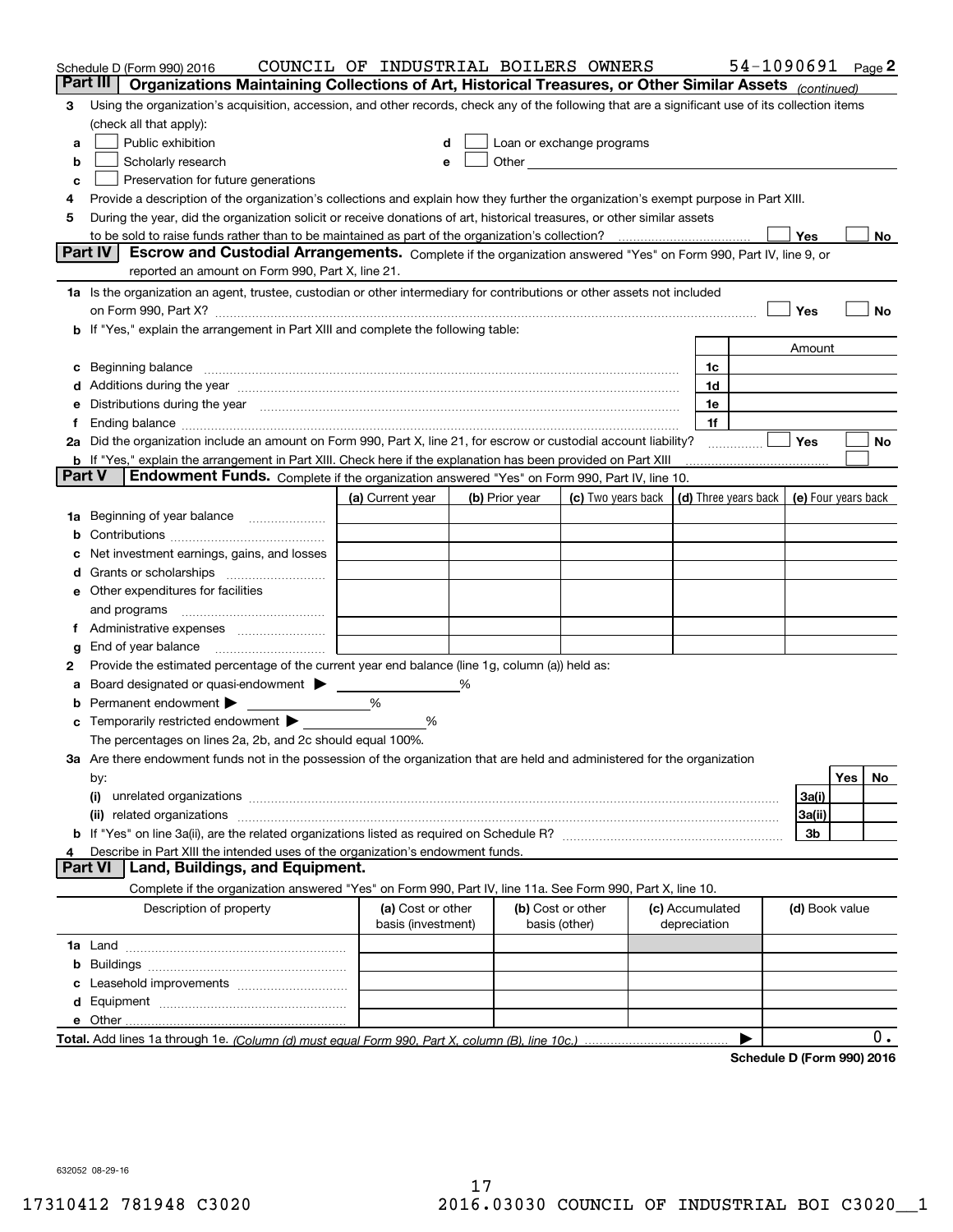|                 |                                                                                                        | 54-1090691<br>$Page$ <sup>3</sup>                                                                                                                                                                                                                                                                                                                                                                                                                                                                                                              |
|-----------------|--------------------------------------------------------------------------------------------------------|------------------------------------------------------------------------------------------------------------------------------------------------------------------------------------------------------------------------------------------------------------------------------------------------------------------------------------------------------------------------------------------------------------------------------------------------------------------------------------------------------------------------------------------------|
|                 |                                                                                                        |                                                                                                                                                                                                                                                                                                                                                                                                                                                                                                                                                |
|                 |                                                                                                        | (c) Method of valuation: Cost or end-of-year market value                                                                                                                                                                                                                                                                                                                                                                                                                                                                                      |
|                 |                                                                                                        |                                                                                                                                                                                                                                                                                                                                                                                                                                                                                                                                                |
|                 |                                                                                                        |                                                                                                                                                                                                                                                                                                                                                                                                                                                                                                                                                |
|                 |                                                                                                        |                                                                                                                                                                                                                                                                                                                                                                                                                                                                                                                                                |
|                 |                                                                                                        |                                                                                                                                                                                                                                                                                                                                                                                                                                                                                                                                                |
|                 |                                                                                                        |                                                                                                                                                                                                                                                                                                                                                                                                                                                                                                                                                |
|                 |                                                                                                        |                                                                                                                                                                                                                                                                                                                                                                                                                                                                                                                                                |
|                 |                                                                                                        |                                                                                                                                                                                                                                                                                                                                                                                                                                                                                                                                                |
|                 |                                                                                                        |                                                                                                                                                                                                                                                                                                                                                                                                                                                                                                                                                |
|                 |                                                                                                        |                                                                                                                                                                                                                                                                                                                                                                                                                                                                                                                                                |
|                 |                                                                                                        |                                                                                                                                                                                                                                                                                                                                                                                                                                                                                                                                                |
|                 |                                                                                                        |                                                                                                                                                                                                                                                                                                                                                                                                                                                                                                                                                |
|                 |                                                                                                        |                                                                                                                                                                                                                                                                                                                                                                                                                                                                                                                                                |
|                 |                                                                                                        |                                                                                                                                                                                                                                                                                                                                                                                                                                                                                                                                                |
|                 |                                                                                                        | (c) Method of valuation: Cost or end-of-year market value                                                                                                                                                                                                                                                                                                                                                                                                                                                                                      |
|                 |                                                                                                        |                                                                                                                                                                                                                                                                                                                                                                                                                                                                                                                                                |
|                 |                                                                                                        |                                                                                                                                                                                                                                                                                                                                                                                                                                                                                                                                                |
|                 |                                                                                                        |                                                                                                                                                                                                                                                                                                                                                                                                                                                                                                                                                |
|                 |                                                                                                        |                                                                                                                                                                                                                                                                                                                                                                                                                                                                                                                                                |
|                 |                                                                                                        |                                                                                                                                                                                                                                                                                                                                                                                                                                                                                                                                                |
|                 |                                                                                                        |                                                                                                                                                                                                                                                                                                                                                                                                                                                                                                                                                |
|                 |                                                                                                        |                                                                                                                                                                                                                                                                                                                                                                                                                                                                                                                                                |
|                 |                                                                                                        |                                                                                                                                                                                                                                                                                                                                                                                                                                                                                                                                                |
|                 |                                                                                                        |                                                                                                                                                                                                                                                                                                                                                                                                                                                                                                                                                |
|                 |                                                                                                        |                                                                                                                                                                                                                                                                                                                                                                                                                                                                                                                                                |
|                 |                                                                                                        |                                                                                                                                                                                                                                                                                                                                                                                                                                                                                                                                                |
| (a) Description |                                                                                                        | (b) Book value                                                                                                                                                                                                                                                                                                                                                                                                                                                                                                                                 |
|                 |                                                                                                        |                                                                                                                                                                                                                                                                                                                                                                                                                                                                                                                                                |
|                 |                                                                                                        |                                                                                                                                                                                                                                                                                                                                                                                                                                                                                                                                                |
|                 |                                                                                                        |                                                                                                                                                                                                                                                                                                                                                                                                                                                                                                                                                |
|                 |                                                                                                        |                                                                                                                                                                                                                                                                                                                                                                                                                                                                                                                                                |
|                 |                                                                                                        |                                                                                                                                                                                                                                                                                                                                                                                                                                                                                                                                                |
|                 |                                                                                                        |                                                                                                                                                                                                                                                                                                                                                                                                                                                                                                                                                |
|                 |                                                                                                        |                                                                                                                                                                                                                                                                                                                                                                                                                                                                                                                                                |
|                 |                                                                                                        |                                                                                                                                                                                                                                                                                                                                                                                                                                                                                                                                                |
|                 |                                                                                                        |                                                                                                                                                                                                                                                                                                                                                                                                                                                                                                                                                |
|                 |                                                                                                        |                                                                                                                                                                                                                                                                                                                                                                                                                                                                                                                                                |
|                 |                                                                                                        |                                                                                                                                                                                                                                                                                                                                                                                                                                                                                                                                                |
|                 |                                                                                                        |                                                                                                                                                                                                                                                                                                                                                                                                                                                                                                                                                |
|                 |                                                                                                        |                                                                                                                                                                                                                                                                                                                                                                                                                                                                                                                                                |
|                 |                                                                                                        |                                                                                                                                                                                                                                                                                                                                                                                                                                                                                                                                                |
|                 |                                                                                                        |                                                                                                                                                                                                                                                                                                                                                                                                                                                                                                                                                |
|                 |                                                                                                        |                                                                                                                                                                                                                                                                                                                                                                                                                                                                                                                                                |
|                 |                                                                                                        |                                                                                                                                                                                                                                                                                                                                                                                                                                                                                                                                                |
|                 |                                                                                                        |                                                                                                                                                                                                                                                                                                                                                                                                                                                                                                                                                |
|                 |                                                                                                        |                                                                                                                                                                                                                                                                                                                                                                                                                                                                                                                                                |
|                 |                                                                                                        |                                                                                                                                                                                                                                                                                                                                                                                                                                                                                                                                                |
|                 |                                                                                                        |                                                                                                                                                                                                                                                                                                                                                                                                                                                                                                                                                |
|                 |                                                                                                        |                                                                                                                                                                                                                                                                                                                                                                                                                                                                                                                                                |
|                 | (b) Book value<br>(b) Book value<br>Total. (Column (b) must equal Form 990. Part X, col. (B) line 15.) | COUNCIL OF INDUSTRIAL BOILERS OWNERS<br>Complete if the organization answered "Yes" on Form 990, Part IV, line 11b. See Form 990, Part X, line 12.<br>Complete if the organization answered "Yes" on Form 990, Part IV, line 11c. See Form 990, Part X, line 13.<br>Complete if the organization answered "Yes" on Form 990, Part IV, line 11d. See Form 990, Part X, line 15.<br>Complete if the organization answered "Yes" on Form 990, Part IV, line 11e or 11f. See Form 990, Part X, line 25.<br>(b) Book value<br>$\overline{2}$ 2,009. |

organization's liability for uncertain tax positions under FIN 48 (ASC 740). Check here if the text of the footnote has been provided in Part XIII

54-1090691 Page 3

632053 08-29-16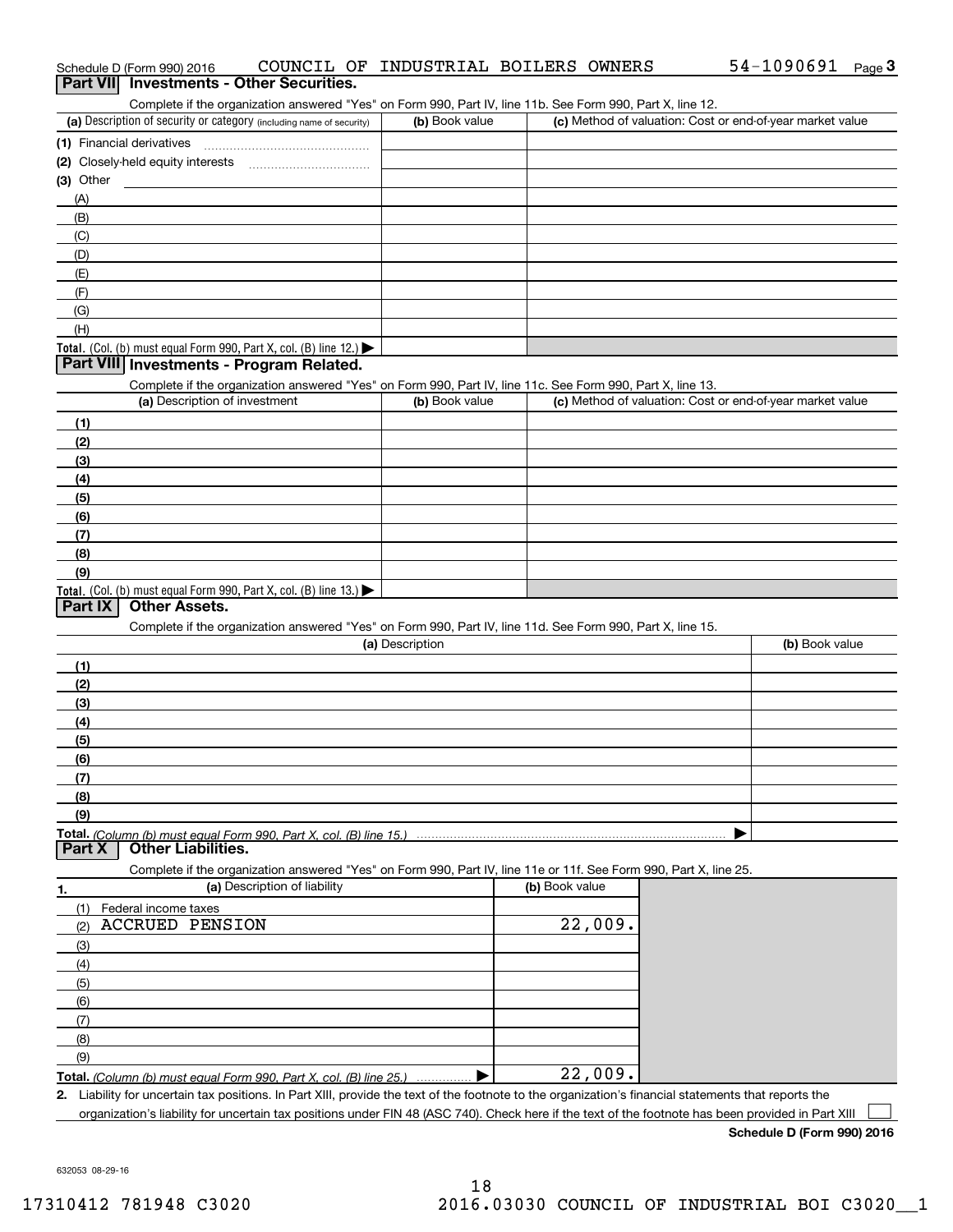|    | COUNCIL OF INDUSTRIAL BOILERS OWNERS<br>Schedule D (Form 990) 2016                                                                                                                                                             |                | 54-1090691<br>Page 4 |
|----|--------------------------------------------------------------------------------------------------------------------------------------------------------------------------------------------------------------------------------|----------------|----------------------|
|    | Reconciliation of Revenue per Audited Financial Statements With Revenue per Return.<br>Part XI                                                                                                                                 |                |                      |
|    | Complete if the organization answered "Yes" on Form 990, Part IV, line 12a.                                                                                                                                                    |                |                      |
| 1  | Total revenue, gains, and other support per audited financial statements                                                                                                                                                       |                | $\mathbf{1}$         |
| 2  | Amounts included on line 1 but not on Form 990, Part VIII, line 12:                                                                                                                                                            |                |                      |
| a  | Net unrealized gains (losses) on investments [11] matter matter and the unrealized matter shows and the unrealized matter successfully and the unrealized matter successfully and the unrealized matter successfully and the u | 2a             |                      |
|    |                                                                                                                                                                                                                                | 2 <sub>b</sub> |                      |
|    | Recoveries of prior year grants [11] matter contracts and prior year grants [11] matter contracts and prior year grants and all the contracts and all the contracts of prior year grants and all the contracts of the contract | 2c             |                      |
| d  | Other (Describe in Part XIII.) <b>Construction Contract Construction</b> (Describe in Part XIII.)                                                                                                                              | 2d             |                      |
| е  | Add lines 2a through 2d                                                                                                                                                                                                        |                | 2e                   |
| 3  |                                                                                                                                                                                                                                |                | 3                    |
| 4  | Amounts included on Form 990, Part VIII, line 12, but not on line 1:                                                                                                                                                           |                |                      |
| a  | Investment expenses not included on Form 990, Part VIII, line 7b [                                                                                                                                                             | 4a             |                      |
| b  |                                                                                                                                                                                                                                | 4 <sub>b</sub> |                      |
| c. | Add lines 4a and 4b                                                                                                                                                                                                            |                | 4c                   |
|    |                                                                                                                                                                                                                                |                | 5                    |
|    | Part XII   Reconciliation of Expenses per Audited Financial Statements With Expenses per Return.                                                                                                                               |                |                      |
|    | Complete if the organization answered "Yes" on Form 990, Part IV, line 12a.                                                                                                                                                    |                |                      |
| 1  |                                                                                                                                                                                                                                |                | $\mathbf{1}$         |
| 2  | Amounts included on line 1 but not on Form 990, Part IX, line 25:                                                                                                                                                              |                |                      |
| a  |                                                                                                                                                                                                                                | 2a             |                      |
| b  |                                                                                                                                                                                                                                | 2 <sub>b</sub> |                      |
| с  |                                                                                                                                                                                                                                | 2c             |                      |
| d  |                                                                                                                                                                                                                                | 2d             |                      |
| е  | Add lines 2a through 2d <b>must be a constructed as the constant of the constant of the constant of the construction</b>                                                                                                       |                | 2e                   |
| 3  |                                                                                                                                                                                                                                |                | 3                    |
| 4  | Amounts included on Form 990, Part IX, line 25, but not on line 1:                                                                                                                                                             |                |                      |
| a  |                                                                                                                                                                                                                                | 4a             |                      |
| b  |                                                                                                                                                                                                                                | 4b             |                      |
|    | Add lines 4a and 4b                                                                                                                                                                                                            |                | 4c                   |
|    |                                                                                                                                                                                                                                |                | 5                    |
|    | Part XIII Supplemental Information.                                                                                                                                                                                            |                |                      |

Provide the descriptions required for Part II, lines 3, 5, and 9; Part III, lines 1a and 4; Part IV, lines 1b and 2b; Part V, line 4; Part X, line 2; Part XI, lines 2d and 4b; and Part XII, lines 2d and 4b. Also complete this part to provide any additional information.

632054 08-29-16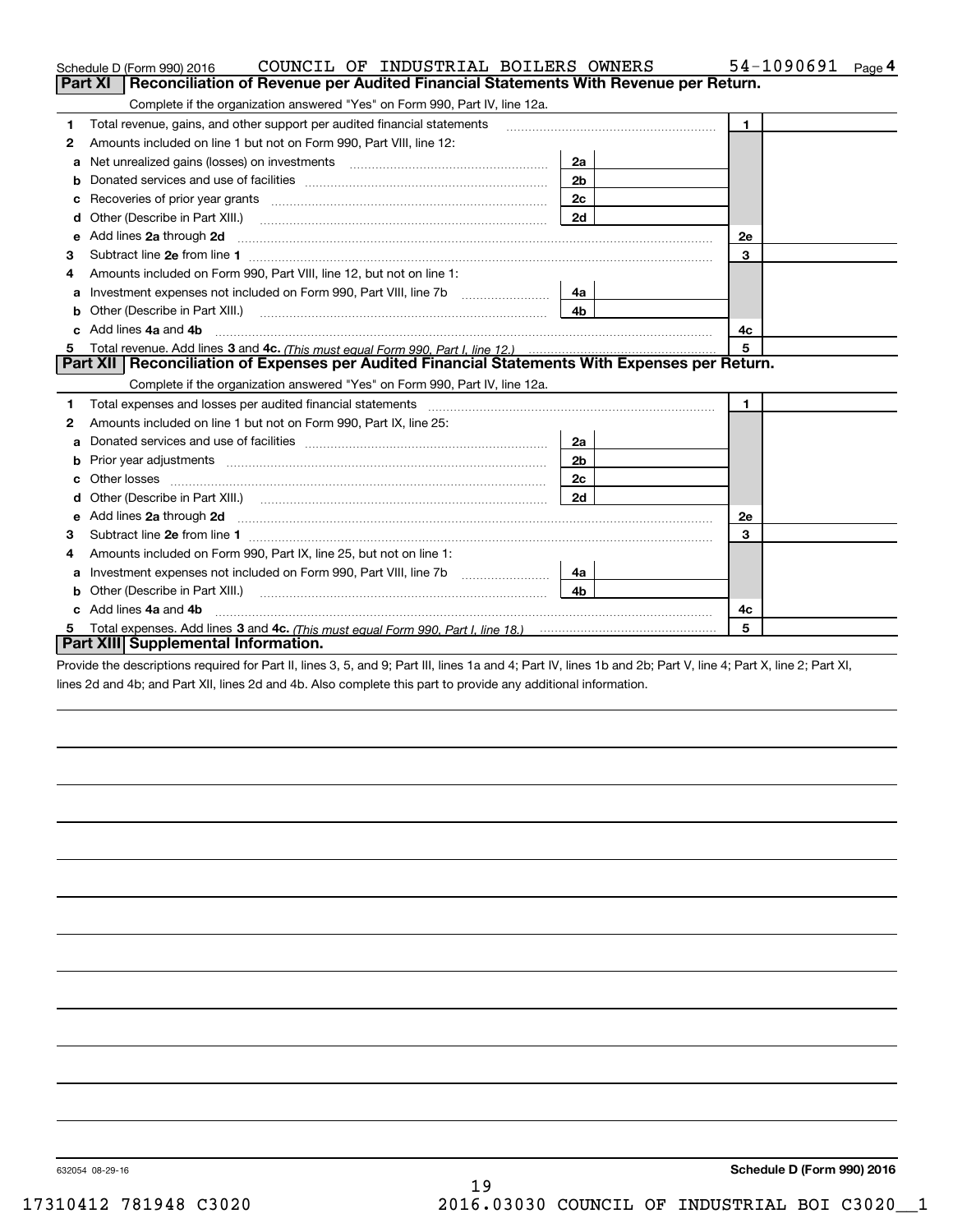**(Form 990 or 990-EZ)**

Department of the Treasury Internal Revenue Service Name of the organization

## **SCHEDULE O Supplemental Information to Form 990 or 990-EZ**

**Complete to provide information for responses to specific questions on Form 990 or 990-EZ or to provide any additional information. | Attach to Form 990 or 990-EZ.**

**Information about Schedule O (Form 990 or 990-EZ) and its instructions is at**  $www.irs.gov/form990.$ 



**Employer identification number**

COUNCIL OF INDUSTRIAL BOILERS OWNERS 54-1090691

# FORM 990, PART I, LINE 1, DESCRIPTION OF ORGANIZATION MISSION:

INFORMATION EXCHANGE

FORM 990, PART VI, SECTION A, LINE 6:

CIBO IS AN ASSOCIATION THAT HAS MEMBERS

FORM 990, PART VI, SECTION A, LINE 7A:

CIBO ELECTS ITS BOARD MEMBERS AT ITS ANNUAL MEETING

FORM 990, PART VI, SECTION B, LINE 11B:

FORM 990 IS DISTRIBUTED TO THE BOARD MEMBERS FOR REVIEW. ANY COMMENTS OR

CHANGES ARE FORWARDED TO THE PRESIDENT FOR REVIEW PRIOR TO FILING FORM 990.

FORM 990, PART VI, SECTION B, LINE 12C:

THE CIBO BOARD REVIEWS ITS ACTIONS TO ENSURE THAT CIBO ADHERES TO ITS

CONFLICT OF INTEREST POLICY

FORM 990, PART VI, SECTION B, LINE 15:

THE CIBO BOARD MEETS IN LATE JANUARY TO FIX THE PRESIDENT'S SALARY. THE

BOARD REVIEWS THE PRESIDENT'S PRIOR YEAR PERFORMANCE. BASED ON HIS/HER

PERFORMANCE, CURRENT BUDGET PROJECTIONS, COMPARABLE DATA FOR SIMILAR

POSITIONS, THE BOARD VOTES THE CURRENT YEAR'S SALARY.

FORM 990, PART VI, SECTION C, LINE 19:

CIBO'S GOVERNING DOCUMENTS, CONFLICT OF INTEREST POLICY & FINANCIAL REPORTS

ARE POSTED ON THE COUNCIL'S WEBSITE - WWW.CIBO.ORG.

632211 08-25-16 LHA For Paperwork Reduction Act Notice, see the Instructions for Form 990 or 990-EZ. Schedule O (Form 990 or 990-EZ) (2016)

20